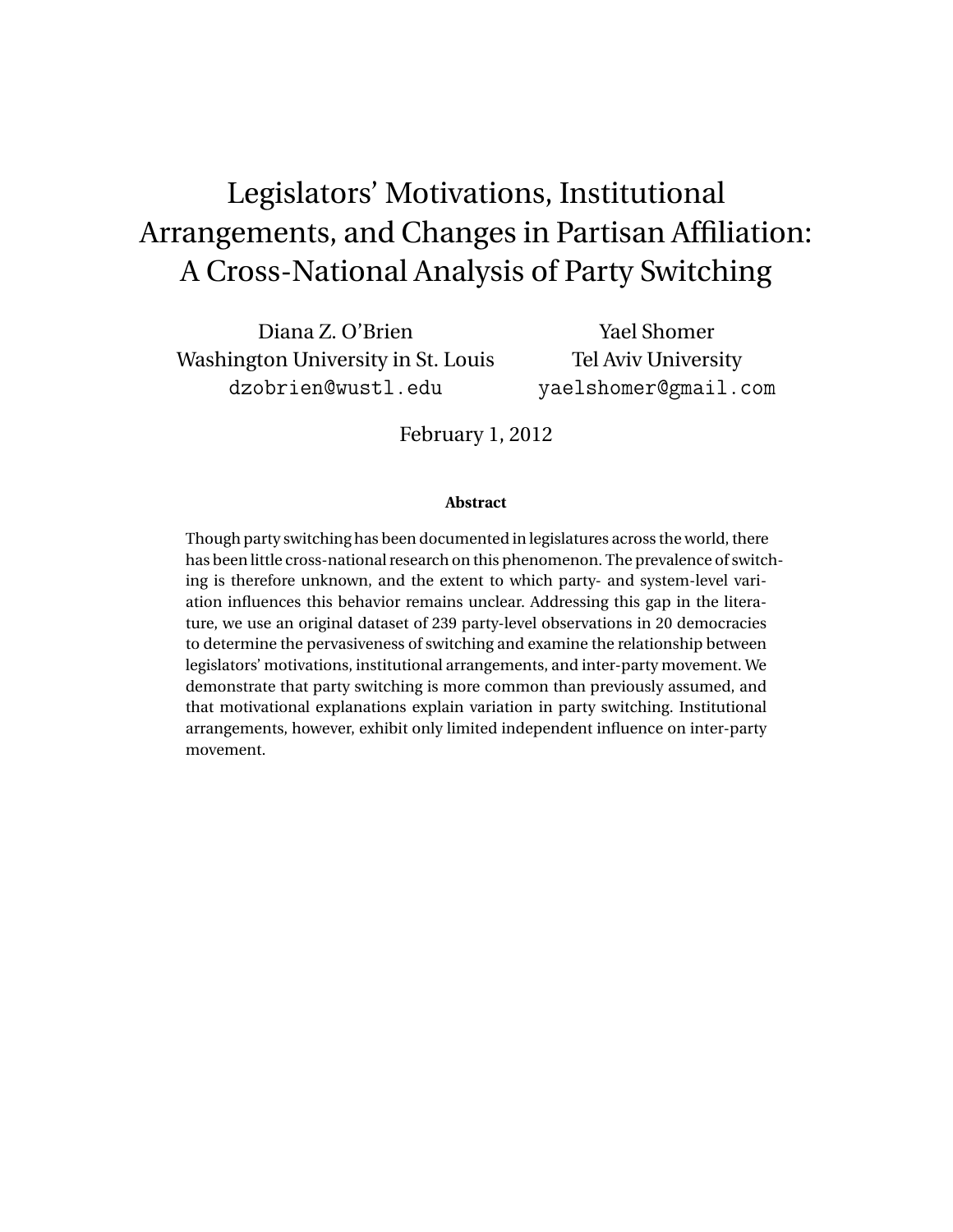"As a phenomenon, party switching has received surprisingly little attention in the canon of political parties."

#### (McElroy, 2003, p. 2)

On January 17th, 2011, Ehud Barak left his post as leader of the Israeli Labour Party and established the new Independence Party. Following Barak, on the same day four other Knesset members also left Labour for the new organization (Lis 2011). This was not the first instance of high profile party switching among members of the Knesset six years earlier Ariel Sharon split Likud and established the new Kadima party (Sofer 2005)—nor are these anecdotes unique to Israel. To the contrary, party leaving and switching during a parliamentary session is relatively common in democratic states. Brazil and Poland, for example, have often been cited as systems in which party switching is abundant (Desposato 2006*a*, Hug and Wüest 2011). Beyond these "extreme" examples, other countries have also been faced with legislators who leave their home party in the middle of a legislative session either to join a different party or establish a new one.

Though inter-party movement has been documented in legislatures across a number of countries, there has been comparatively little systematic cross-national research on party switching. Instead, the literature largely examines this phenomenon within a single country or small group of cases. While this work has led to significant advances in our understanding legislators' decisions to change parties, the prevalence of switching is unknown and the extent to which party- and system-level variation influences this behavior remains unclear. We address this lacuna by conducting one of the first large-N cross-national studies of intra-session party switching. We begin by outlining the existing literature on inter-party movement, from which we generate hypotheses concerning the motivations and institutions that encourage legislators to defect. We then turn to an original data set of 239 party-level observations in 20 countries to first describe the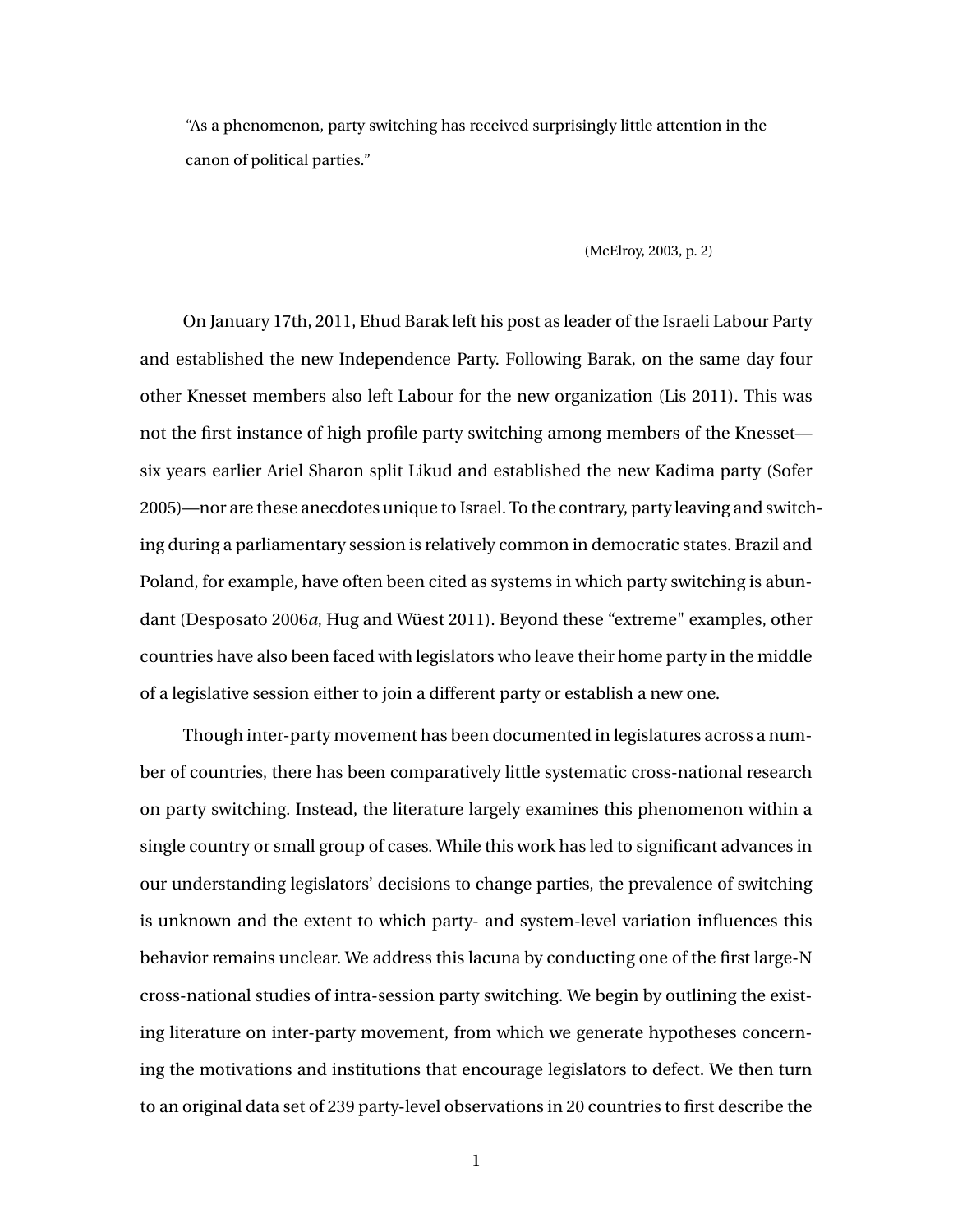prevalence of party switching and then test our alternative hypotheses.

Addressing inter-party movement is especially important because of its significant consequences for representation and party system institutionalization. Parties are the basic building blocks of democratic governance. Insofar as party switching blurs their boundaries and functions, it compromises voters' ability to hold their representatives accountable, changes the nature of representation, and weakens party systems institutionalization (Mainwaring 1999). Voters' capacity to hold politicians responsible for their actions, for example, may be challenged if legislators who are elected under a particular party banner "jump ship" and switch their partisan affiliation (Heller and Mershon 2009).

Party switching has additional implications for democratic governance, as it has the potential to change coalition composition and alter the nature of bargaining in the parliament. Switching can also influence the patterns of party competition and decrease party legitimacy, two key factors in party system institutionalization and democratic consolidation (Mainwaring and Scully 1995). Indeed Mainwaring (1998) explicitly argues that "organizational loyalty is much greater among politicians in countries with more institutionalized party systems" (79). Given the potentially large normative implications of party switching, it is crucial to examine this phenomenon in cross-national perspective.

The paper's contributions to the literature are thus two-fold. First, at the level of descriptive inference it illustrates that intra-session party switching is not an aberrant behavior, but rather much more common than previously assumed. Second, it provides new insights into the claims that are frequently used to explain changes in partisan affiliation. Taken together, these findings not only advance our theoretical and empirical knowledge about party switching, but also illustrate why this research agenda merits further study.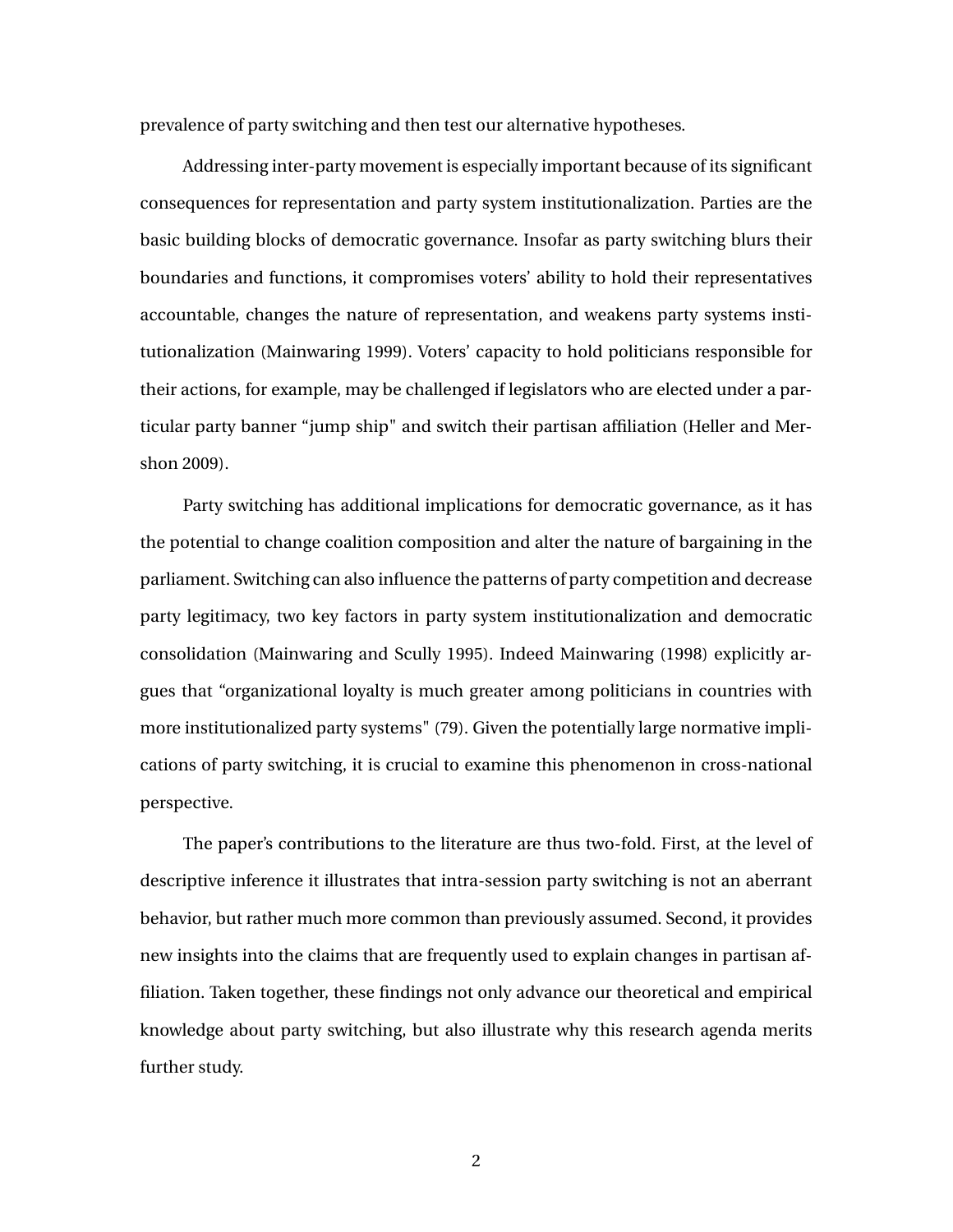## **Determinants of Party Switching**

While some scholars have used formal modeling (Desposato 2006*a*, Aldrich and Bianco 1992, Schofield 2009) or data drawn from a small number of countries to study interparty movement (Mershon 2008, Mershon and Shvetsova 2008, Thames and Castleberg 2006, Shabad and Kazimierz 2004, Csaba 2011), most existing research on party switching focuses on single states. Work has been conducted, for example, on switching in Brazil (Desposato 2006*a*, 2009, Mainwaring and Linán 1997), Italy (Giannetti and Laver 2001, Mershon 2008), Japan (Cox and Rosenbluth 1995, Kato and Kantaro 2009, Kato 1998, Reed and Scheiner 2003), and the United States (Castle and Fett 2000, Nokken 2009). Though these analyses indicate that inter-party movement is pervasive within a small set of legislatures, outside of these cases it has been described as a rare phenomenon. Party-switching thus receives comparatively little attention outside of a select group of countries (cf. Desposato 2006*a*, Heller and Mershon 2009).

Though party switching is often characterized as a rare event, the list of studies above is evidence of the growing interest in this phenomenon. Existing research on this topic can be classified into two distinct yet related comparative politics research agendas. The first concentrates on parliamentarians *motivations* and draws on Müller and Strøm's (1999) typology of parties' and legislators' goals. The second addresses political *institutions*. This latter category focuses on the extent to which regime types, electoral systems, and intra-party candidate selection processes shape legislators' incentives to engage in party switching. Together, these literatures offer a theoretical framework for analyzing the determinants of party switching that provides testable implications concerning the motivations, incentives, and constraints parliamentarians face when deciding whether to leave their home parties during the legislative session.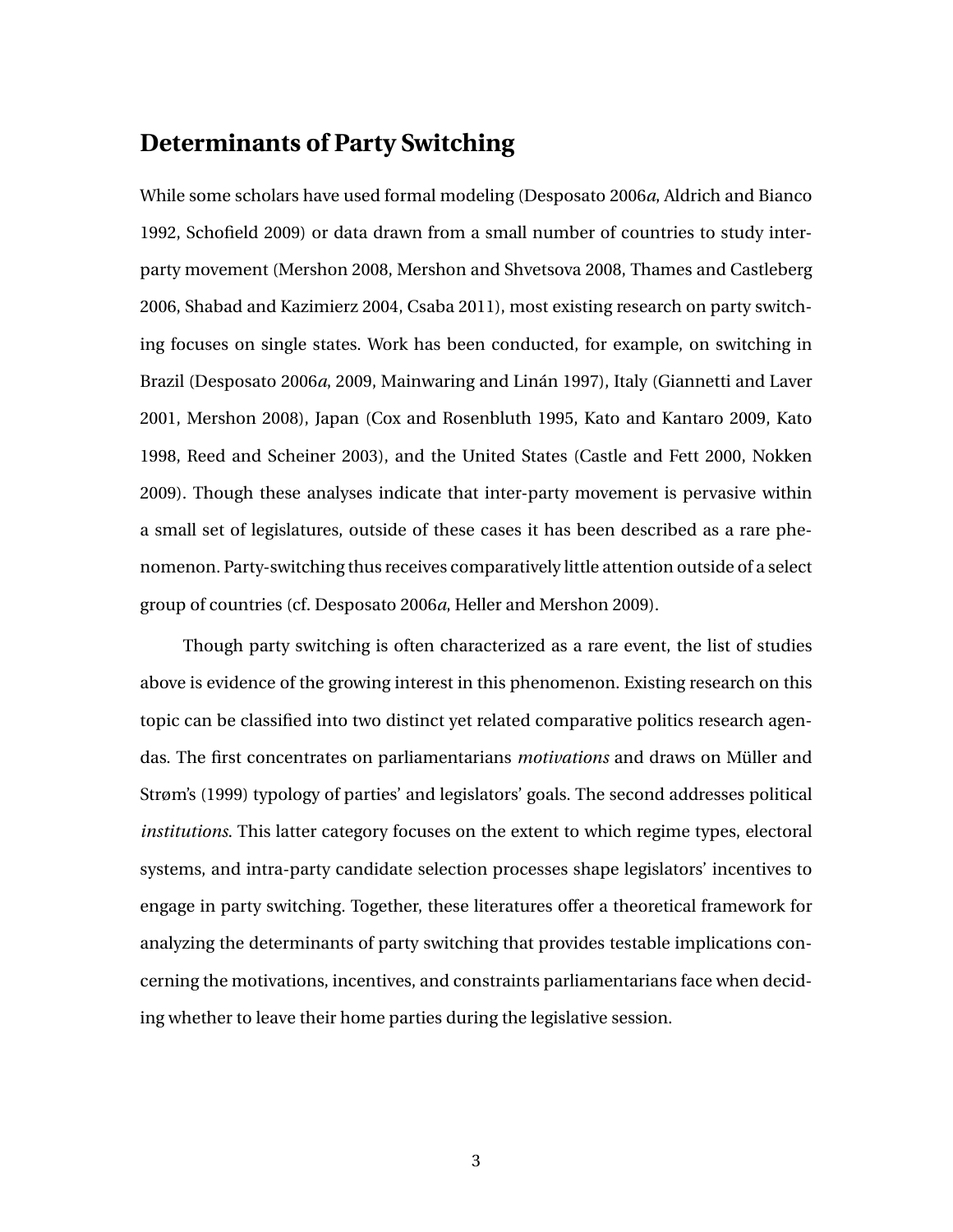#### **Legislators' Motivations for Party Switching**

In considering legislators' motivations for changing their partisan affiliation, Müller and Strøm's classification of political goals provides a useful framework. In their seminal piece, the authors argue that parties' objectives are three-fold: to maximize electoral support, or vote; to accrue the benefits of serving in office; and to implement their ideological goals by shaping policy outcomes. These vote-, office-, and policy-seeking aims were also identified by Fenno (1973) as the main objectives motivating individual legislator's behavior (specifically, with regard to committee choice). Fenno argued that reelection, influence on good public policy, and the goal of increasing power and prestige within the chamber— as well as the desire to advance to higher office—influence legislators' decision-making. Taken together, these three goals may be viewed as major motivations for MPs to leave their parties during a legislative term (Mershon and Shvetsova 2008).

Considering the vote motivation, legislators may switch parties to enhance their probability of reelection (Aldrich and Bianco 1992, Herron 2002, Shabad and Kazimierz 2004). Indeed, after leaving the Republican party in 2009, former US Senator Arlen Specter (D, PA) explicitly stated, "my change in party will enable me to be reelected. . . " (Bellantoni 2010).<sup>1</sup> A legislator who believes that she will not be reelected under her current party banner is more likely to seek alternative options than one who believes that she will regain her seat. Based on this theory, we expect:

**H1:** Parties in which members believe their chances of reelection are small are more likely to witness switching than those whose parliamentarians are confident in their electoral prospects.

Thus, parties that are expected to be less successful in the forthcoming election than in the previous election are more likely to encounter switching.

Beyond reelection, MPs also seek promotion within the political party and the leg-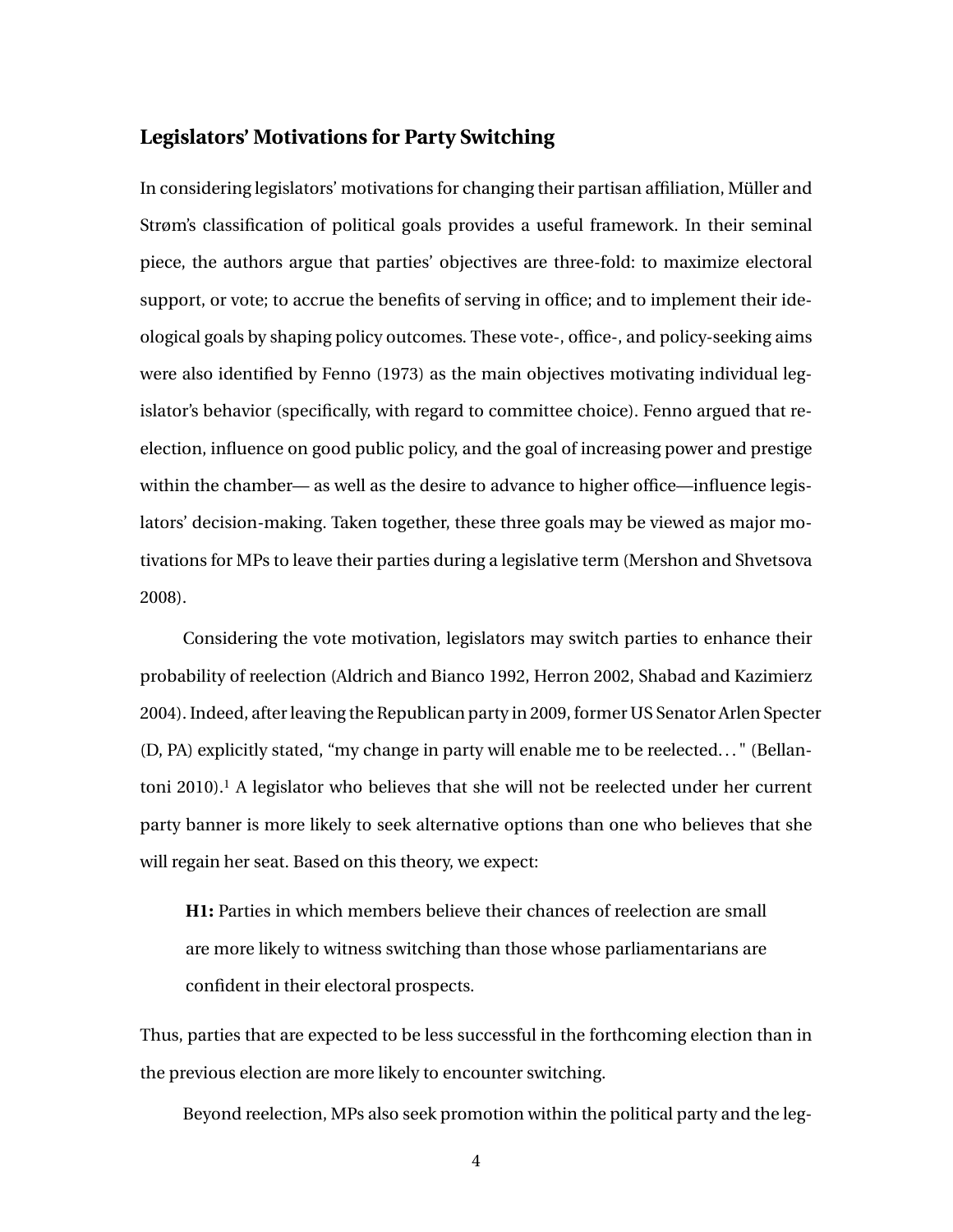islature. Legislators' office-seeking aims—or progressive ambition (Rohde 1979)—thus provide an additional explanation for their behavior (Kam 2009). In considering party switching, a legislator may change his partisan affiliation if he believes that he cannot advance within the party hierarchy or that the party cannot provide him with a desirable position within the legislature (such as a committee chair or ministerial portfolio) (McElroy 2003). This, in turn, leads to the office-seeking hypothesis:

**H2:** Parties in opposition are more likely to witness switching than those in government.

When in government, parties are more able to provide legislators with leadership roles and the benefits associated with them. Those in the opposition, in contrast, have limited access to these prized positions and are therefore less able to serve MPs' progressive ambition.

The decision to switch parties may also be influenced by politicians' policy-seeking aims. Heller and Mershon (2009, 29-51) argue that among legislators whose ideological goals are close to those of their co-partisans and party leaders, instances of conflict with the party should be minimal. When an MP's ideological leanings differ from her party's, however, she may find herself forced to vote against her own preferences in order to support the party line. In these instances, the party becomes less "attractive" to the legislator, which in turn increases the probability both that she will vote against it and that she will change her partisan identification (Heller and Mershon 2009, McElroy and Benoit 2009, Mainwaring and Linán 1997, Desposato 2006*a*). In essence, if the policy positions of the party are far from a legislator's ideal point, she may opt to join a party that better reflects her policy preferences (Reed and Scheiner 2003, Mainwaring and Linán 1997, Herron 2002, Hug and Wüest 2011). In these cases, switching increases the legislator's capacity to advance policies she supports (or at least mitigates the probability that she will be forced to support legislation to which she objects). Drawing on the policy-seeking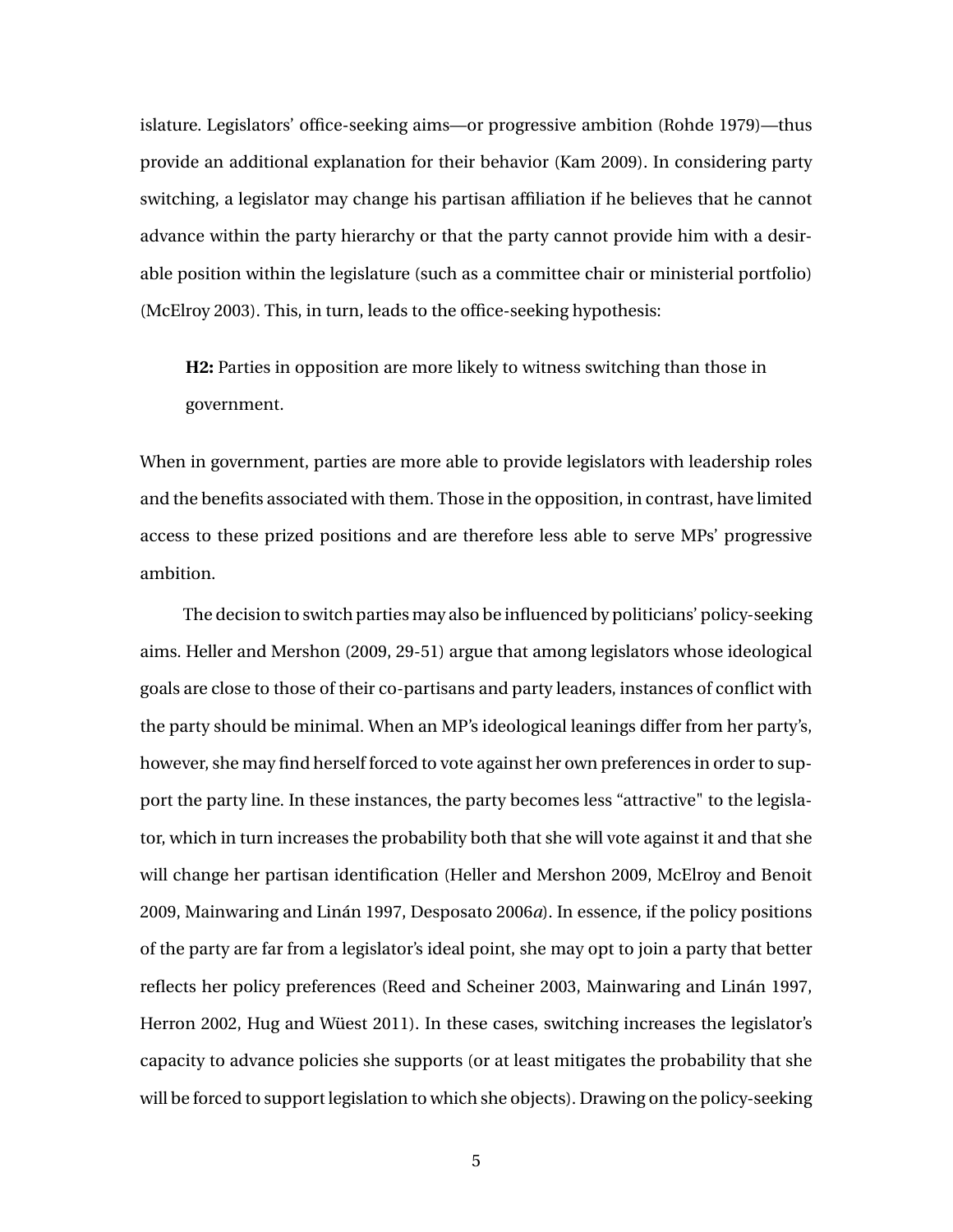theory, we expect:

**H3:** Parties that are less ideologically cohesive are more likely to witness switching than more cohesive political parties.

Parties that are more cohesive should have fewer members who strongly disagree with the policy platform. Parties that are comparatively less ideologically cohesive, in contrast, are more likely to experience greater disagreement among their representatives. These less cohesive parties are thus both more likely to encounter a switcher and witness a larger percentage of their delegation defecting.

Though the first policy-seeking hypothesis posits that more cohesive parties experience less defection, cohesion may have the opposite effect on party switching. Within weakly cohesive organizations, voting against the party is less likely to be perceived as an aberrant behavior. A legislator whose ideological position is far from that of his party may therefore be able to vote in accordance with his own beliefs, even when they differ from party line. As such, in non-cohesive parties the legislator may not need to engage in party switching. This line of reasoning leads to a second policy-seeking hypothesis:

**H3a:** Parties that are less ideologically cohesive are less likely to witness switching than more cohesive political parties.

As both policy-seeking hypotheses are theoretically justified, the relationship between cohesion and switching presents an open empirical question to be resolved by the data analysis.

### **Institutional Arrangements and Party Switching**

In addition to the *motivational* hypotheses, *institutional arrangements* may also shape parliamentarians' incentives to switch their party affiliation.<sup>2</sup> Regime type, electoral systems, and candidate selection processes each influence the balance the legislator must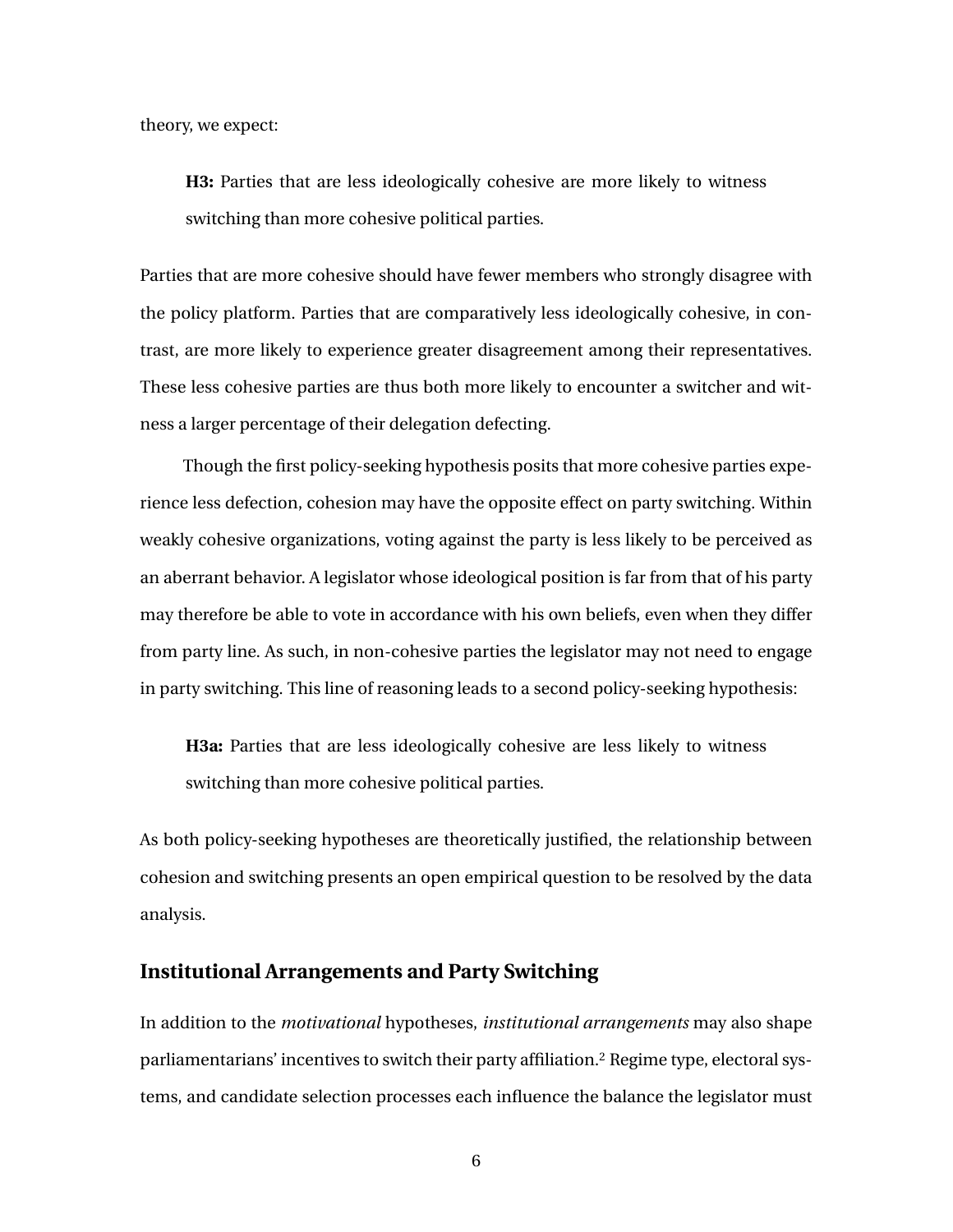strike between acting as a "servant of his or her party versus an agent of his or her constituents" (Heller and Mershon 2009, 16). Variation in these institutions therefore influences legislators' incentives to defect from the party line, which is in turn linked to switching behavior. Specifically, if switching can be viewed as an extreme manifestation of partisan disloyalty—and those MPs who switch parties (exit) exercise the greatest dissent (voice) (Kato 1998)—then regime types, electoral rules and selection processes that encourage personal vote-seeking incentives (Carey and Shugart 1995) should be associated with a greater presence and pervasiveness of party switching (Herron 2002). Drawing on both the switching literature and the broader study of legislators' behavior, we posit three hypotheses connecting institutional arrangements to inter-party movement.

Existing literature indicates that presidential systems incentivize personalized behavior to a greater degree than parliamentary systems (Epstein 1967). In parliaments, the survival of the head of the executive and government depends upon the legislature (Lijphart 1984, Persson and Tabellini 2003). In many parliamentary systems, for example, the government can attach a dissolution threat to a vote of confidence (Diermeier and Fedderson 1998) forcing members of the assembly to choose between either accepting the government's policy or facing the voters in an election (Huber 1996, 8). For this reason, legislators in parliamentary systems behave in a more party-centered manner than their counterparts in presidential systems (Bowler, Farrell and Katz 1999, Carey 2009, Diermeier and Fedderson 1998, Huber 1996). This may in turn make them less likely to switch parties, leading to the regime-type hypothesis:

**H4:** Parties in parliamentary systems are less likely to witness switching compared to parties in presidential systems.

Though this is a previously untested hypothesis, within his work Cheibub (2007) calls for an assessment of the frequency of party switching across democracies in order to determine whether systematic variation exists across regime types.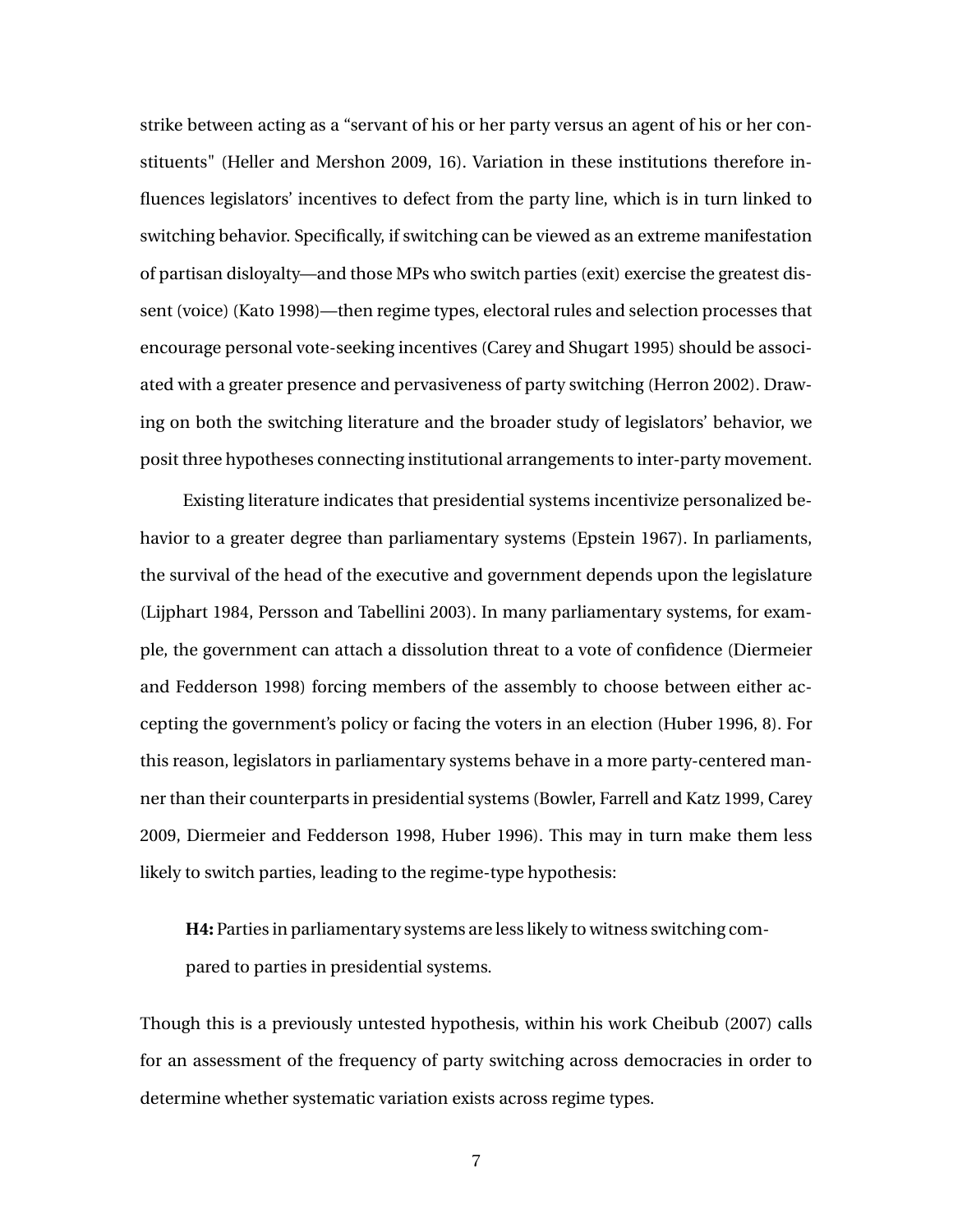In examining the role of electoral systems, we draw on theories that have been advanced concerning their effects on personal vote-seeking behavior and apply these expectations to party switching. In a fully open-list proportional representation system, for example, party leaders have no control over the final rank of candidates on the ballot. Candidates therefore compete not only with rival parties but also with opponents from within their own party. To maximize their probability of (re)election, they rely not only on their party label, but also on their personal reputations.

This base of support—originally cultivated to distinguish the legislator from his co-partisans—can also encourage him to change his party identification. As the legislator has courted supporters that identify with him (beyond his party label) he can expect continued support from these voters even after adopting a new partisan affiliation. In party-centered legislatures (for example, closed list proportional representation systems) legislators rarely cultivate large personal followings. A legislator in this system is therefore less likely to switch parties, as he is not emboldened by the knowledge that his previous supporters will likely follow him across party lines. This leads us to hypothesize that:

**H5:** Parties in candidate-centered electoral systems are more likely to witness switching than parties in party-centered systems.

Existing research offers some support for this hypothesis. Legislators' likelihood of breaking their alliance with their party has been argued to be lower in countries with partycentered systems (Csaba 2011) and greater in more personalized systems (Desposato 2006*a*). Similarly, in mixed electoral systems parliamentarians who are elected via the nominal tier, and thus capable of cultivating a personal vote, were more able to switch parties than those elected via the party list (Thames and Castleberg 2006).

Like incentives created by electoral systems, the process by which candidates are selected has also been theorized to shape legislators' behavior (Giannetti and Benoit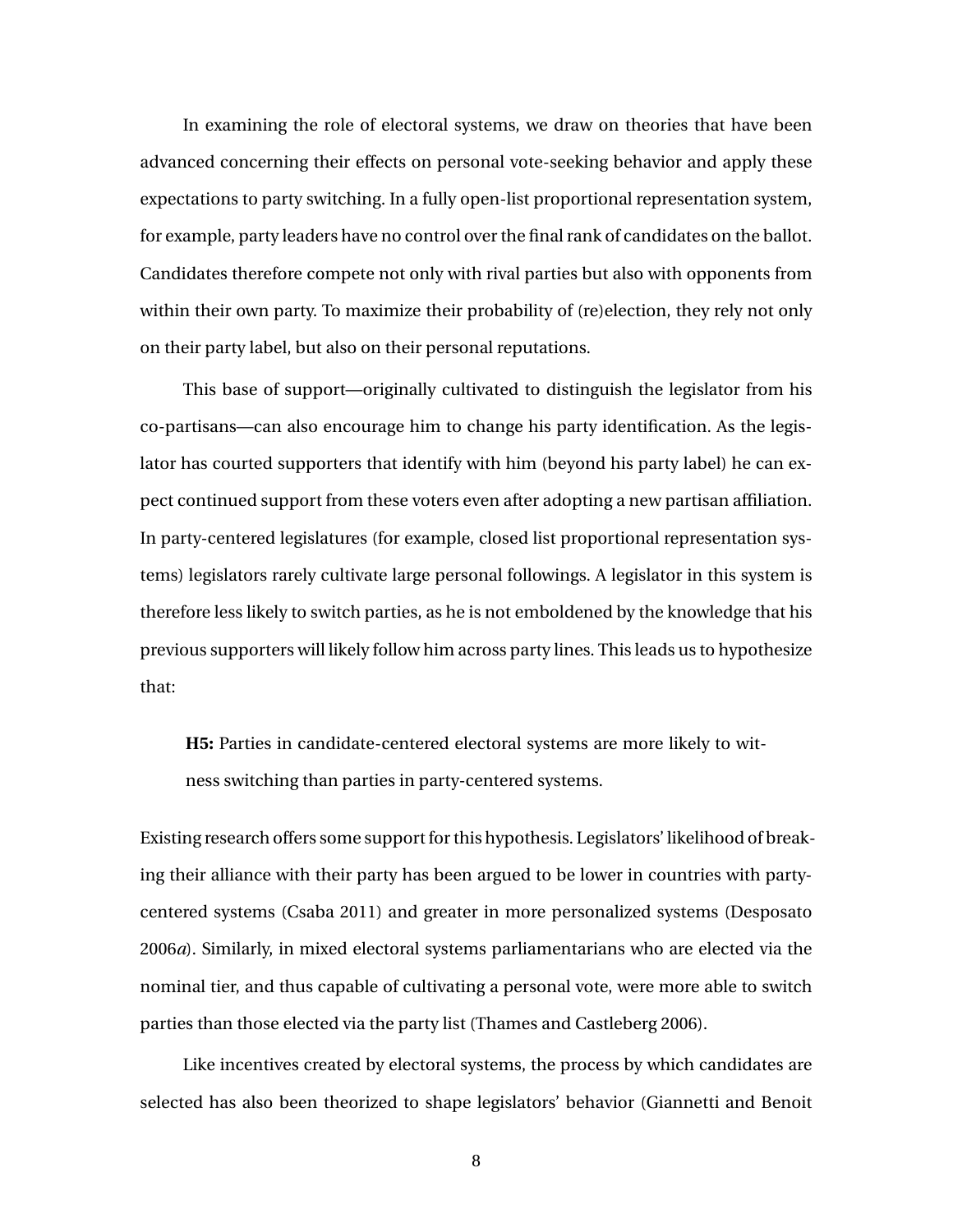2009, Pennings and Hazan 2001, Rahat and Hazan 2001). Legislators selected by party leaders face incentives to behave in a party-centered manner, accentuating their conformity with the party's ideological stances and emphasizing their loyalty (Bowler, Farrell and Katz 1999, De-Luca, Jones and Tula 2002, Faas 2003, Gallagher and Marsh 1988, Hazan 2000, Mainwaring and Shugart 1997, Obler 1973). In contrast, candidates selected by more democratized procedures, such as party primaries, must distinguish themselves from their co-partisans in order to appeal to a larger and more amorphous selectorate. They are therefore incentivized to emphasize their personal reputation and records, which in turn leads them to deviate more frequently from the demands of the party leadership in order to cultivate their reputation (Hazan 1999). Drawing on this theory, we expect:

**H6:** Parties that use permissive intra-party candidate selection procedures will be more likely to witness switching than parties selecting by restrictive processes.

As is the case in candidate-centered electoral system, personal vote-seeking behavior is theorized to embolden the legislator, as he is now accustomed to operating outside of the demands of the party and has a base of supporters that are more likely to follow him to his new party

Viewing inter-party movement as an extreme manifestation of personalized behavior, rules that encourage personal vote-seeking behavior should also allow legislators to more easily change their partisan affiliation. An alternative approach, however, might posit that party-centered systems are actually more likely to encourage switching. When legislators are forced to accept the government's policy and/or party leaders largely control (s)election, parliamentarians may feel unable to defy the party line because their re(s)election prospects are dependent on their relationship with the leadership. Legislators are therefore limited in their capacity to voice discontent with the party, as doing so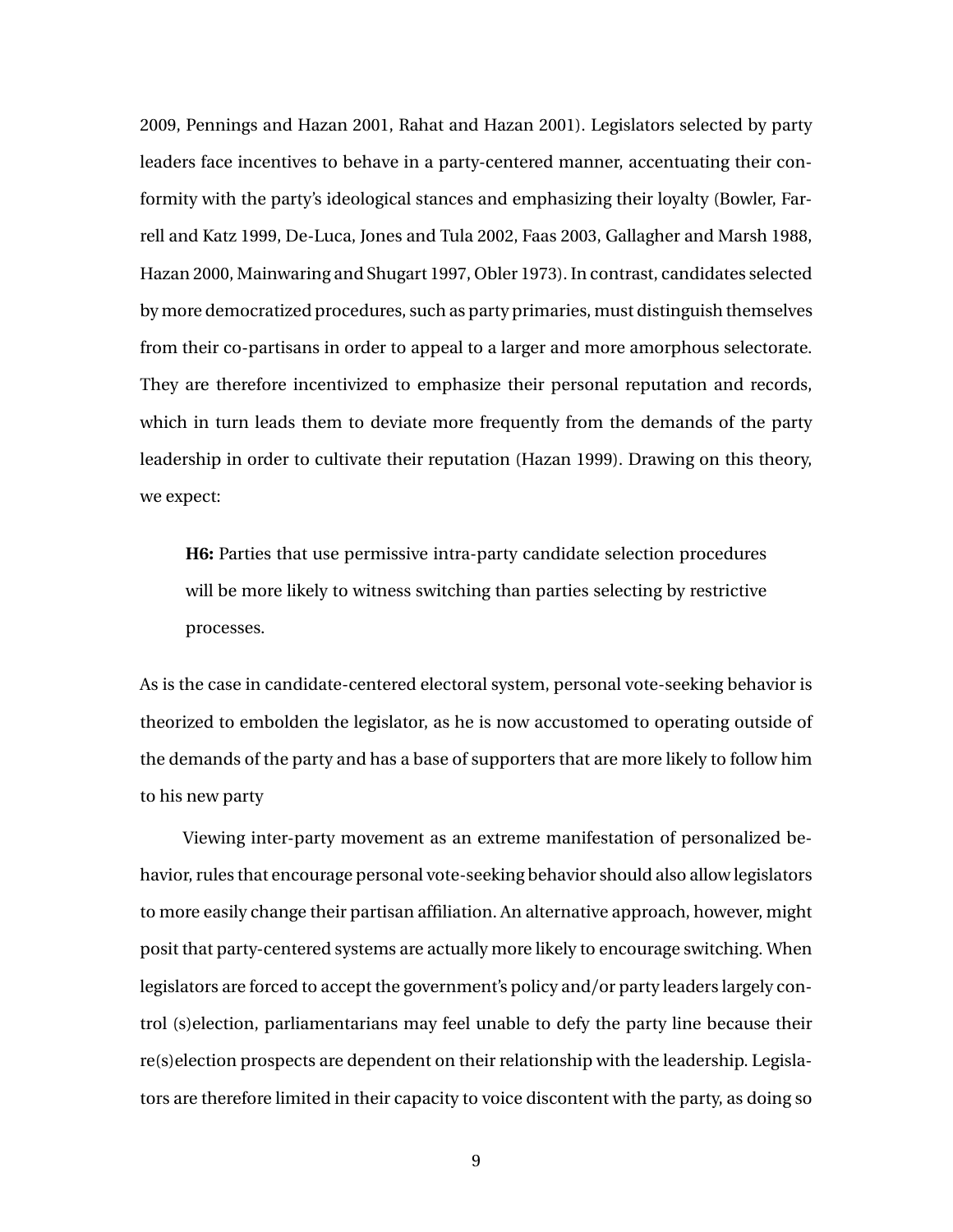jeopardizes their political careers. Without the opportunity to voice their dissatisfaction, parliamentarians may perceive exiting the party as their only alternative. This would be particularly true in cases where legislators have fallen out of favor with the party leadership and thus damaged their prospects of re(s)election. From this line of reasoning, three alternative hypotheses emerge. First, with respect to regime-type:

**H4a:** Parties in parliamentary systems are more likely to witness switching compared to parties in presidential systems.

Next, with respect to electoral systems:

**H5a:** Parties in candidate-centered electoral systems are more likely to witness switching than parties in party-centered systems.

Finally, in considering intra-party candidate selection mechanism, it is possible that:

**H6a:** Parties that use permissive intra-party candidate selection procedures will be more likely to witness switching than parties selecting by restrictive processes.

Though the literature posits that candidate-centered systems and selection processes facilitate switching, these opposing hypotheses are also consistent with existing literature on the affect of institutions on legislators' behavior. Thus, we subject these alternative hypotheses to the empirical analysis in order to determine whether the data lend support to either of these competing sets of suppositions.

### **Data and Methods**

Drawing on literature addressing party switching specifically and legislators' behavior more broadly, we enumerated six hypotheses explaining instances of party switching. In order to test these hypotheses, the empirical analysis exploits an original dataset of 239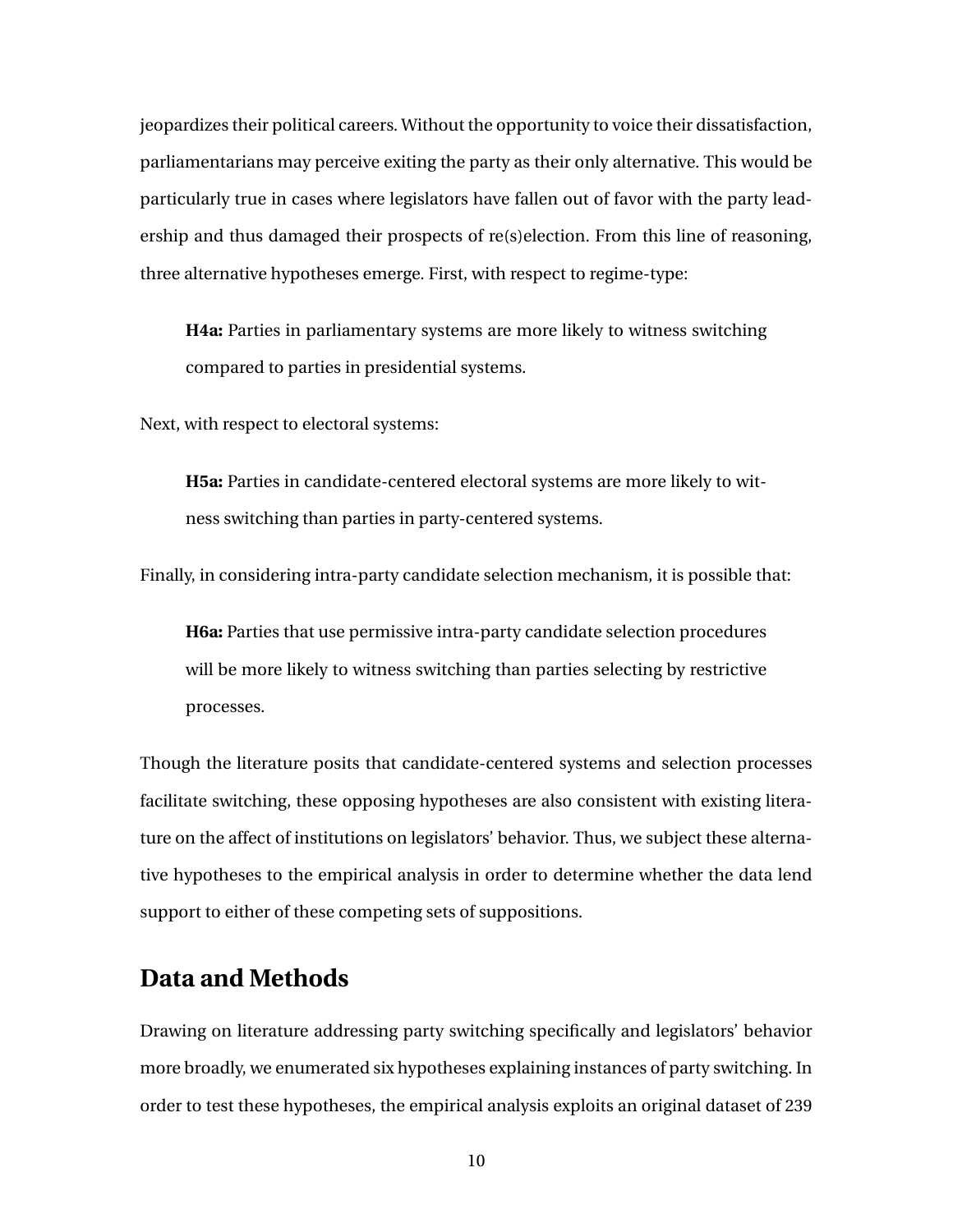party-level observations nested in 20 countries. These cases include systems in which legislators' changes in partisan affiliation have been widely studied—such as Poland and Brazil—and those that have received comparatively less attention (including Israel and Denmark) (see Figure 1 for a complete list of countries included in the analysis).<sup>3</sup> Drawing on this dataset, the empirical analyses assess both the presence and the pervasiveness of inter-party movement using logistic regression models with country-session random effects.

### **Measuring Party Switching**

Though the definition of party switching remains contested, there are four possible affiliation strategies that we classified as party switching (Heller and Mershon 2009, Kreuzer and Pettai 2003, Mair 1990). Most obviously, legislators may defect as individuals (or a group) from one party to another, leaving the total number of parties unchanged. Other forms of party switching, in contrast, alter the number of parties in the legislature. The number of parties decreases during "fusion," for example, when two or more parties consolidate into a single organization. Switching can also increase the number of parliamentary parties. Legislators from one or more parties may form a "start-up" party without the dissolution of their "home" parties. Alternatively, during "fission" a party wholly dissolves into two or more factions.

After recording all instances of intra-session inter-party movement, we developed two different operationalizations of party switching. In the first model, we use a dichotomous measure of the presence of switching, distinguishing parties that witness no switchers from those that experience any switching during the legislative session. The second model accounts for the pervasiveness of switching within the party, and therefore measures the percentage of MPs leaving the party during the legislative session.

Though our data includes all instances of inter-movement during the legislative session, we chose to exclude cases in which legislators switched parties between legisla-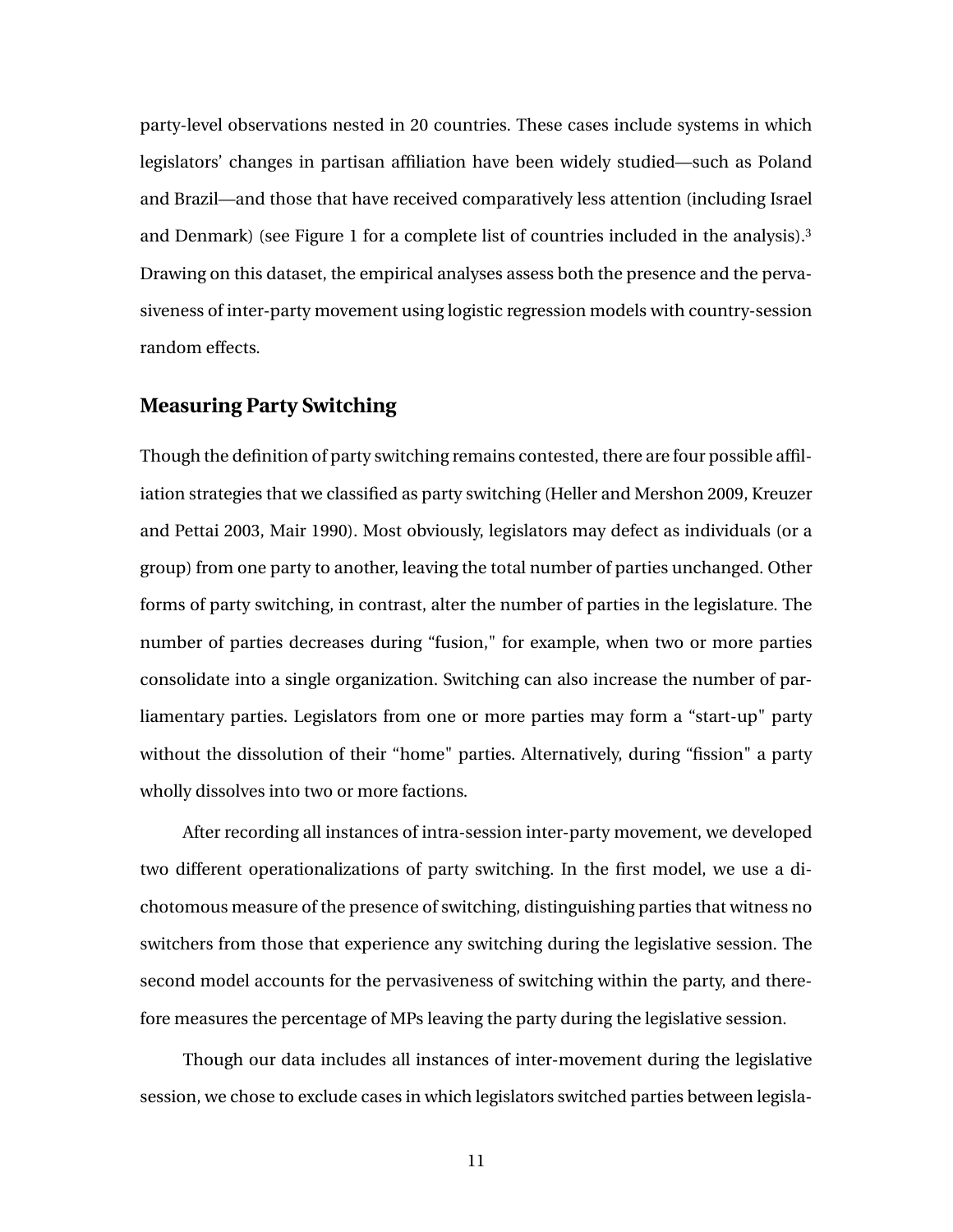tive sessions. Inter-session switching has received attention elsewhere in the literature (Laver and Benoit 2003), and the causal mechanisms generating this behavior may be fundamentally different than those related to intra-session switching. The parliamentary delegation of parties that forms during legislative sessions, for example, is comprised exclusively of legislators' who have been serving in office. Their behavior is therefore more likely to be explained by motivational and institutional incentives. Parties forming at elections, however, may be comprised of both incumbent MPs and candidates who have never served in office. While they are undoubtedly influenced by some of the same factors encouraging intra-session switching, they may also be more closely tied to social movements or have other incentives that cannot be adequately captured by our theoretical model.<sup>4</sup>

### **Measuring the Determinants of Party Switching**

Tables 1 and 2 provide summary statistics for each of the variables considered in the analysis. The first hypothesis (vote-seeking motivations) demands a measure of legislators' beliefs concerning their probability of reelection. In practice, parliamentarians must estimate the number of seats their party will win in the next election, and the probability that they will occupy those seats. To do so, they use past results, their assessments of the state of events since the last election, and public opinion to gauge the position of the party.

As an approximation of these subjective assessments, we measure the difference between the percentage of votes the party gained in the subsequent election and the percentage of votes won in the most recent election (Crisp, Jensen and Shomer 2007). When a party exhibits dramatic electoral gains— i.e. the difference in vote share is positive and comparatively large—its legislators are more likely to have viewed their probability of reelection as high. In contrast, when a party experiences deep losses in vote share, its members are more likely to have doubted their electoral fortunes.<sup>5</sup> Assuming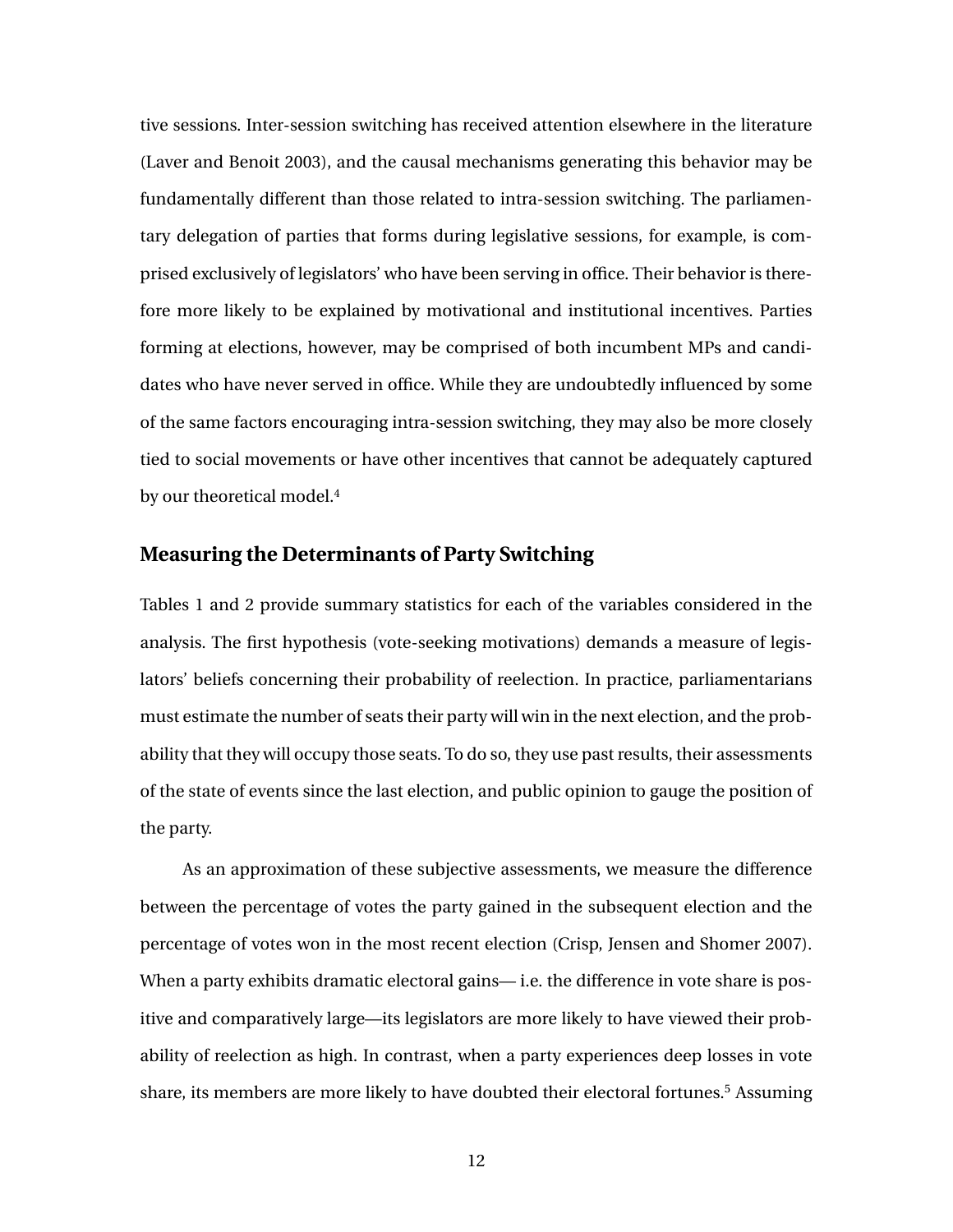that legislators are able to anticipate electoral gains and defeats, if the reelection-seeking hypothesis holds party switching should be negatively correlated with increases in parties' vote shares.<sup>6</sup>

«Table 1 and Table 2 around here»

As they can provide their members with "plum jobs within the executive" (Bowler, Farrell and Katz 1999, 10) and prestigious positions in the legislature, parties in government are expected to witness comparatively little switching. Similarly, because they cannot as readily address their members' progressive ambition, opposition parties may witness more defections. In order to test this office-seeking hypothesis, we compare party switching among governmental and non-governmental parties. In parliamentary systems, the dichotomous measure distinguishes between the party (or parties) in the governing coalition and opposition or unaligned parties. In presidential systems, we use the president's partisan affiliation to identify the governing party.

On the one hand, Hypothesis 3 posits that because they are more ideologically diverse, parties that are less cohesive are more likely to encounter switchers. On the other hand, Hypothesis 3a makes the opposite case. Parties that are less ideologically cohesive are more tolerant of dissent, and thus less likely to witness switching. Following Sieberer (2006) and Depauw and Martin (2009), we use parties' Rice scores to capture cohesion.<sup>7</sup> Rice scores calculate the difference between the number of party members voting for and against a provision, divided by the total number of party legislators voting. For any given vote, Rice scores may range from zero— indicating an evenly divided faction— to 1, capturing perfect unity (Rice, 1928). The Rice Score Index is an average of the party's score on each vote over the course of the legislative session. A lower average Rice Score Index thus indicates larger differences among the ideological leanings of parties' MPs.

The second set of hypotheses explores the link between institutional arrangements and defection. The party switching literature posits that institutions that encourage candidatecentered behavior also facilitate inter-party movement. The broader literature on legis-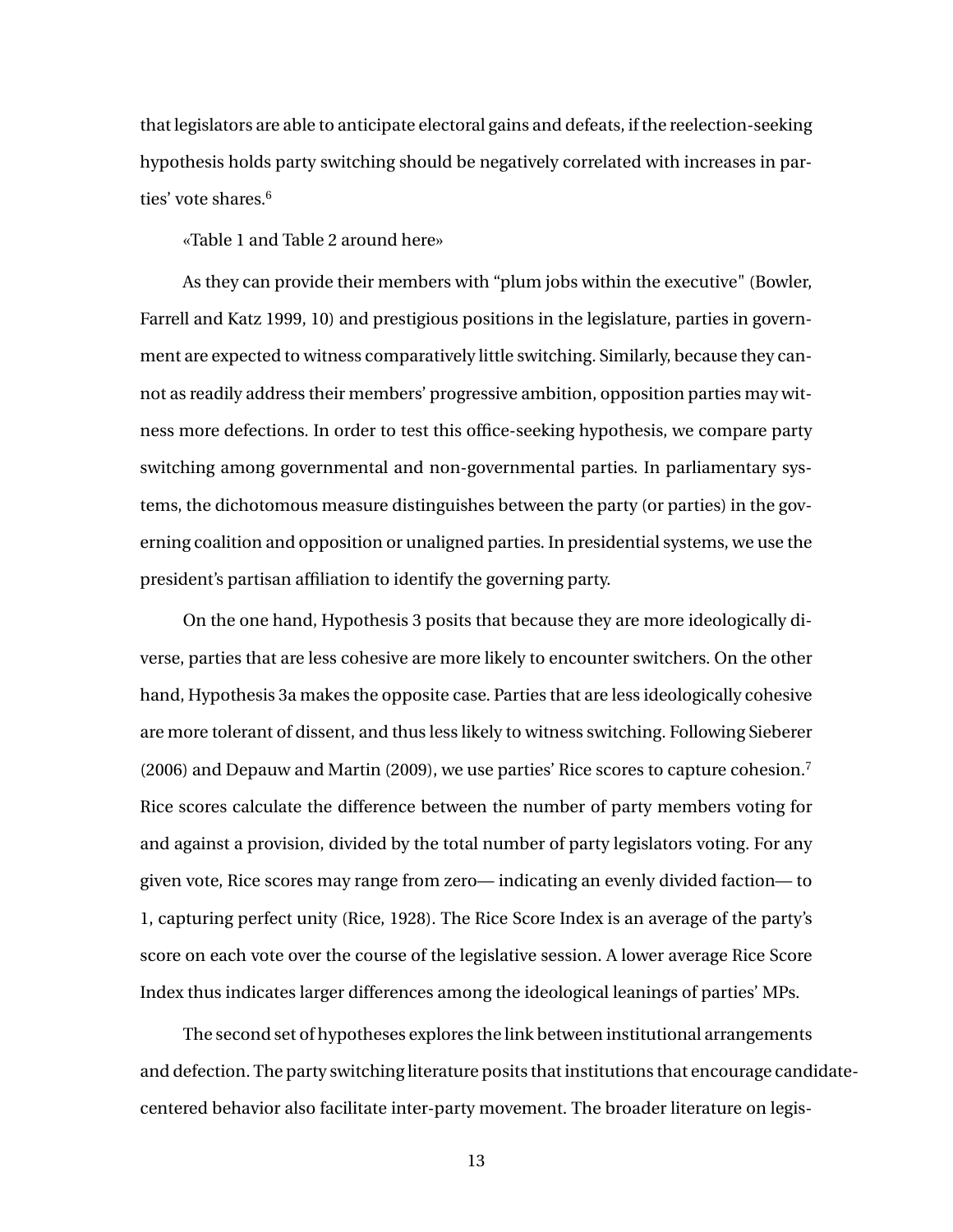lators' behavior, however, leads us to hypothesize that the opposite relationship holds. Within this broader framework, the first set of institutional theories, the regime-type hypotheses, posit an association between parliamentary systems and inter-party movement. Drawing on Keefer (2006), we include a dichotomous variable controlling for regime type to test these competing assertions.

The fifth set of hypotheses focus on electoral rules that encourage candidate- and party-centered behavior. Based on Carey and Shugart (1995), we focus on three characteristics of the electoral system: ballot-type, pooling, and vote. The ballot-type measure accounts for the degree to which party leaders have control over both access to, and rank on, the party's ballot. This trichotomous variable distinguishes between fixed and strong preferential ballots, with an intermediate category of weak preferential ballots.<sup>8</sup> The pool variable captures whether votes for the candidate also determine the seat share at the sub-party or party level. We distinguish between systems in which votes are pooled across the whole party, those in which votes are pooled at the sub-party level, and finally those in which there is no pooling and votes cast for the candidate only contribute to his own success (Wallack et al. 2003). Finally, the vote covariate separates cases in which the voter casts: a single-party vote, votes for multiple candidates (who need not be from the same party), and a single vote at a sub-party level. Fixed ballots, party-level pooling, and single-party votes each make the system more party-centric, while strongpreferential ballots, no pooling, and candidate voting are each associated with personal vote-seeking behavior.<sup>9</sup>

Intra-party candidate selection mechanisms determine who may run for office under the party's banner. Beyond electoral rules, the sixth pair of hypotheses posits that by further shaping party- versus candidate-centered behavior, these selection processes influence party switching (Hazan and Rahat 2000, Shomer 2009, Akirav 2010). Following the literature (Hazan 2002, Gallagher 1980), we classify selection processes according to two main dimensions: the selectorate and the degree of decentralization. The selec-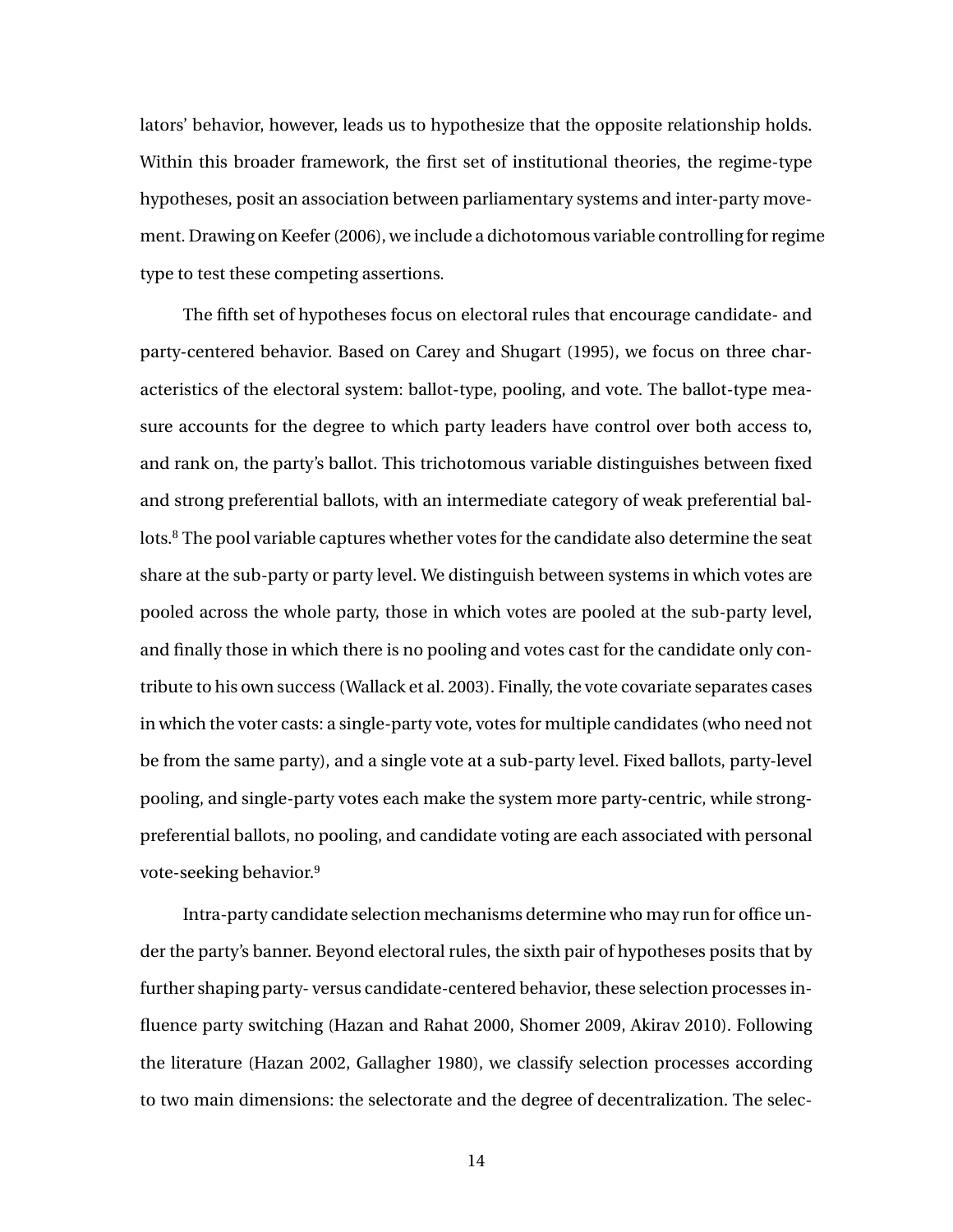torate variable is a threefold measure that accounts for whether the party's candidates are chosen by a small group of party leaders, party delegates, or primary voters. The decentralization variable differentiates parties in which the selection is conducted at the national versus local level, with an intermediate category identifying parties where selection is determined by both levels. Primaries and local-level contests are expected to empower individual candidates, while selection by a handful of elites at the nationallevel encourages party-centered behavior.

Finally, in addition to the main predictors, we also hold constant three factors that may otherwise bias the relationship between the covariates of interest and the presence and pervasiveness of party switching. First, we include a measure of the effective number of parliamentary parties to control for the possibility that having a greater number of potentially receiving parties may increase the probability that an MP will defect from her home party. Second, the models include a measure of district magnitude (M), which we operationalize as the log of the average of the district magnitudes in the country, weighted by the number of legislators running in districts of each size (Seddon et al. 2002, Johnson and Wallack 2007). Third, the models control for party size. Size can affect both the motivational variables and also the likelihood that a party will suffer from collective action problems (Olson, 1971), which can in turn influence the probability of switching.<sup>10</sup>

### **Modeling Strategy**

We use an original dataset consisting of two different measures of party switching to provide a cross-sectional analysis of inter-party movement. An identical set of partyand system-level predictors is used in both models, and the analyses account for both the *presence* and *prevalence* of party switching. Both analyses employ binomial logistic regression models, which link the probability of success  $p_i$  to the whole real line via the transformation  $\mu_i = \log \left( \frac{p_i}{1-p_i} \right)$ 1−*p<sup>i</sup>* . In order to account for the covariance between par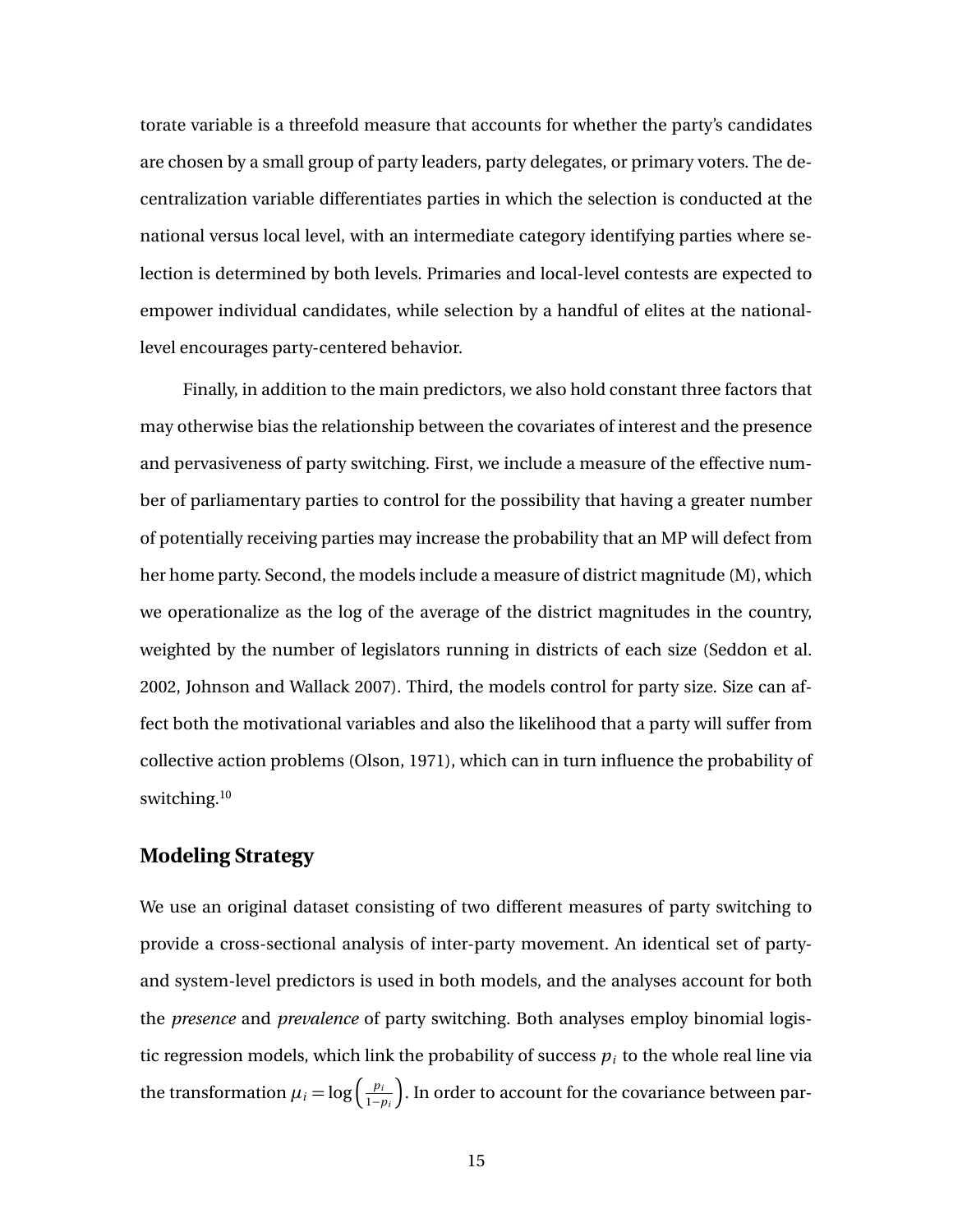ties within a given country, the data is analyzed using varying-intercepts random effects models. We use country-session as our grouping variable, such that the hierarchical structure of our data consists of parties nested within 40 unique country-sessions.<sup>11</sup> Formally, the model is defined as:

$$
\mu_i = \alpha_{j[i]} + \beta x_i
$$
, for parties  $i = 1,..., n$   
\n $\alpha_j = a + b u_j + \eta_j$ , for country sessions  $j = 1,..., J$ .

Here,  $x_i$  and  $u_j$  represent predictors at the party and country-session levels respectively. Additionally, the  $\eta_j$  are independent normal error terms that have variance  $\sigma^2_a$  and are also independent of the observations.<sup>12</sup>

## **Results**

The motivational and institutional theories each generate empirical implications that are tested using data on switching from parties across 20 democratic states. Before discussing the determinants of switching, however, we first describe the prevalence of interparty movement. After illustrating that party switching is much more common than previously assumed, we then present the results of the varying-intercept logistic regression models. The findings indicate that motivational concerns are strong predictors of defection, and that institutional arrangements have only a limited independent effect on party switching.

### **The Prevalence of Party Switching**

Though intra-session switching has been perceived as an aberrant phenomenon (Heller and Mershon 2009), as illustrated in Figure 1, inter-party movement occurs more frequently than has been previously acknowledged. Among the 239 observations included in the dataset, almost one-third (78) exhibited some switching. Moreover, of the 145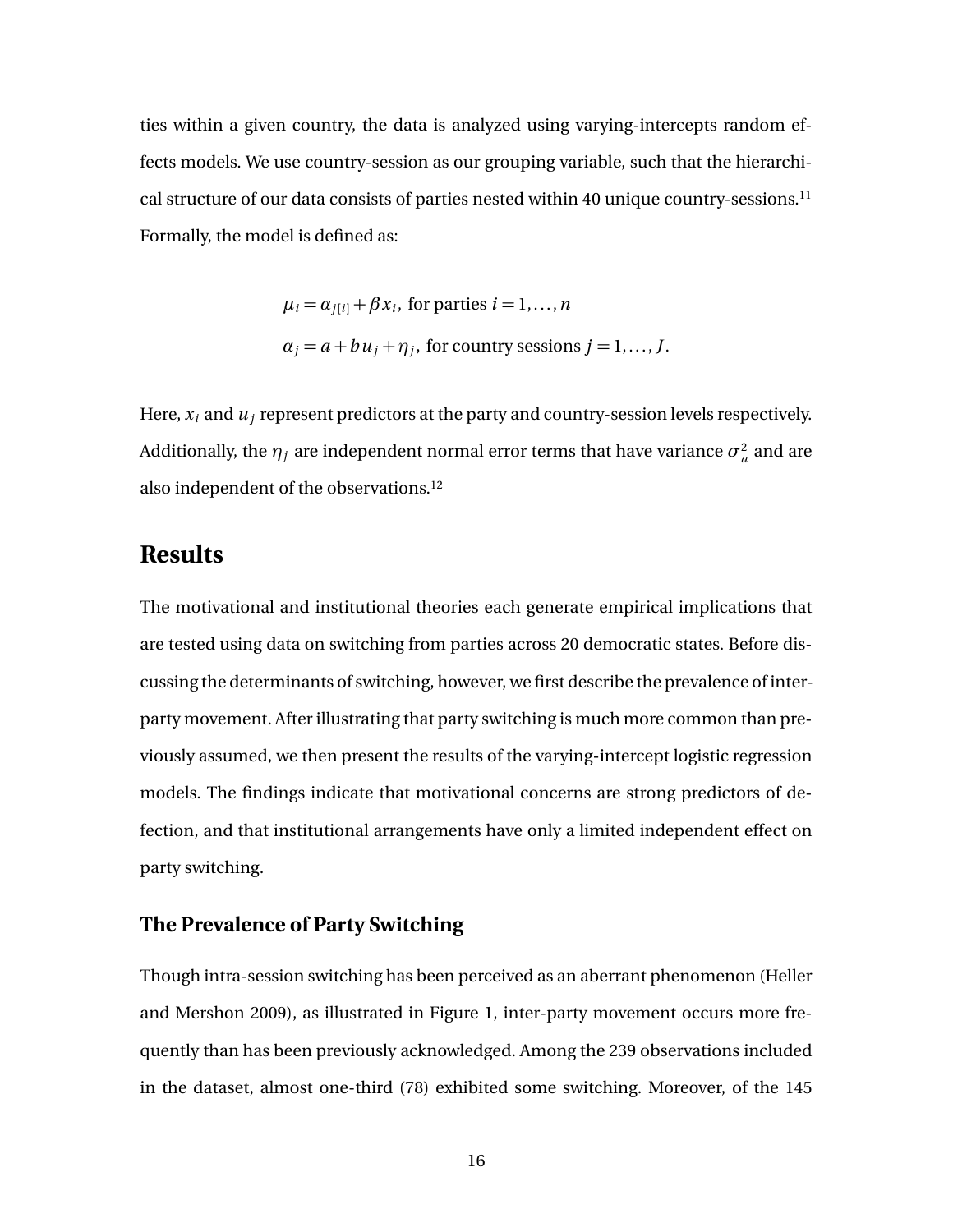unique parties analyzed, over 40 percent (60) experienced some intra-session switching. Just as party switching is not restricted to a small group of parties, neither is it limited to a few states. Of the 20 countries in the dataset, 14 contain at least one party that experiences some switching. The states with parties that experienced no switchers included Austria, Chile, France, Iceland, Sweden, and Switzerland. Among the countries with switchers, there are some examples in which switching appears to be a rare event. The Belgian, Finnish, and Norwegian parliaments, for example, contain only one party that witnesses switching during the legislative sessions studied. In other cases, however, switching is much more common. In Brazil, for instance, all of the parties included in the analysis experience some switching.

«Figure 1 around here»

In addition to illustrating that party switching occurs with greater frequency than previously acknowledged, Figure 1 also demonstrates that there is a large variation in the pervasiveness of inter-party movement. In some instances, switching is confined to a single party member. The UK Labour Party, for example, lost only one of its 413 MPs between 2001 and 2005. In other cases, the majority of the delegation leaves the party. This was the case when the Socialist People's Party of Brazil lost over 85 percent of its initial membership between the 2002 and 2006 general elections. Even within a single legislature, the percentage of switchers may vary widely by party. In the 16th Knesset between 2003 and 2006, some Israeli parties (such as Shas) experienced no switching, while another lost only one legislator (National Union), and still others (including Shinui and Likud) encountered defection by over one-third of their delegations. Among the 78 parties that witnessed switching, the median size of the intra-session movement was 11 percent of legislators.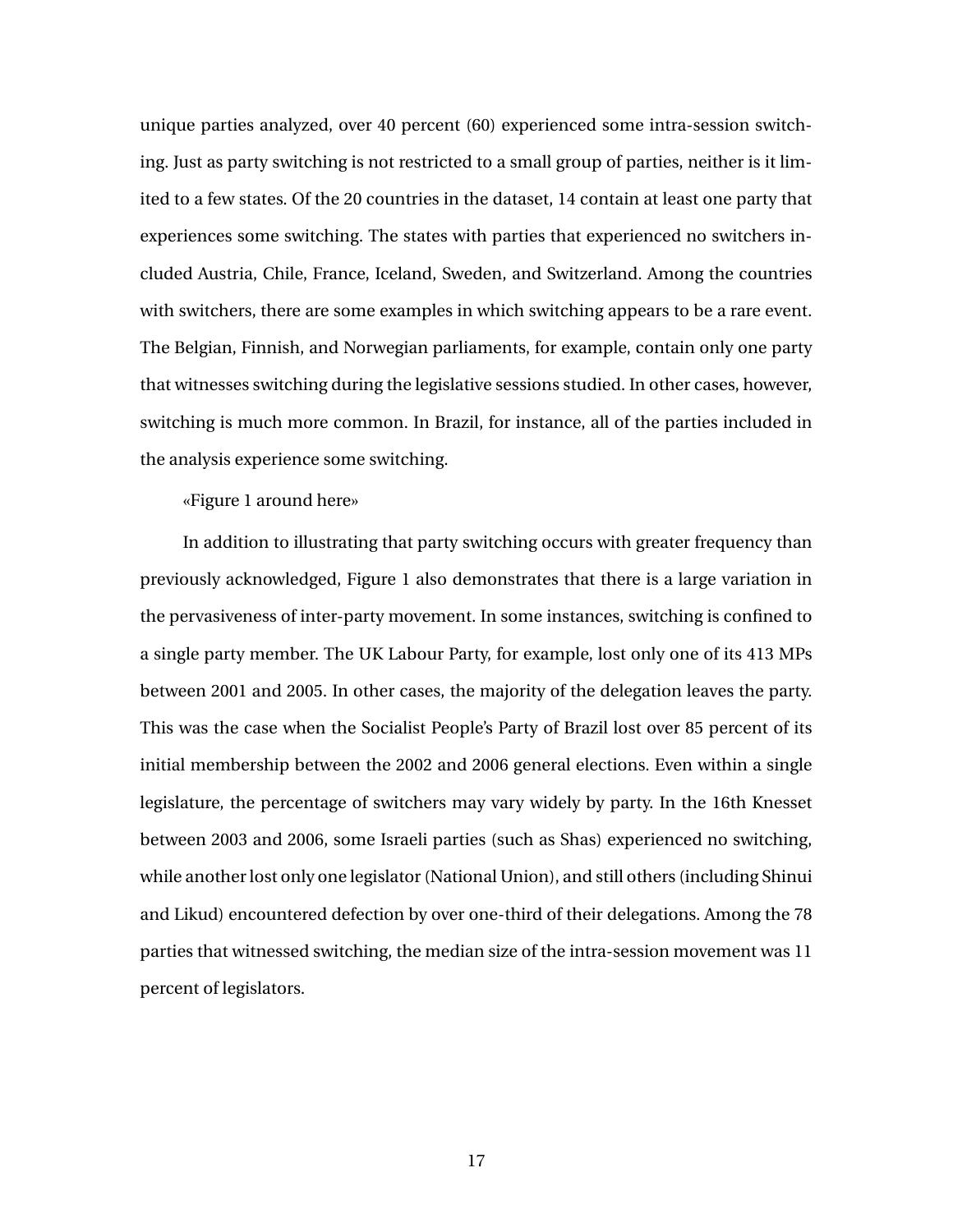### **Motivational Determinants of Party Switching**

Table 3 presents the coefficient estimates and standard errors from both binomial logistic regression models.<sup>13</sup> Two key results emerge from the hypotheses relating legislators' motivations to party switching: first, vote- and policy-seeking aims shape interparty movement; second, the office-seeking effect is minimal. In considering the voteseeking hypothesis, the analyses indicate that the proxy for reelection-seeking behavior is correlated with the percentage of party-switchers. In Model 1, increasing the percentage of votes gained in the subsequent election by one standard deviation (5.67 percent) decreases the odds of experiencing any switching by a factor of 0.66. Correspondingly, decreasing the percentage of votes won by one-standard deviation doubles the odds of a party encountering a switcher. For Model 2, when vote loss is held at its maximum the predicted percentage of switchers is 3 percent. The predicted value at the maximum vote gain, in contrast, is near zero (0.1 percent).<sup>14</sup> Though this difference may initially appear to be small, substantively the effect is large. The median percentage of switchers across all observations is zero, and losing even a single member can have serious implications for the party. Moving from having no switchers to losing 3 percent of the party's parliamentary caucus can clearly influence the perception of the party among both the electorate and other organizations.

#### «Table 3 around here»

The results also help to adjudicate the competing hypotheses linking switching and policy-seeking behavior. Recall that we hypothesized that more cohesive parties will witness less switching (H3), and therefore expected a negative relationship between inter-party movement and ideological unity. At the same time, because voting against the party line is more likely to be tolerated in non-cohesive organizations, we acknowledged that the opposite effect might hold (H3a). As evidenced in Table 3, our measure of ideological cohesion is negatively correlated with both the presence and prevalence of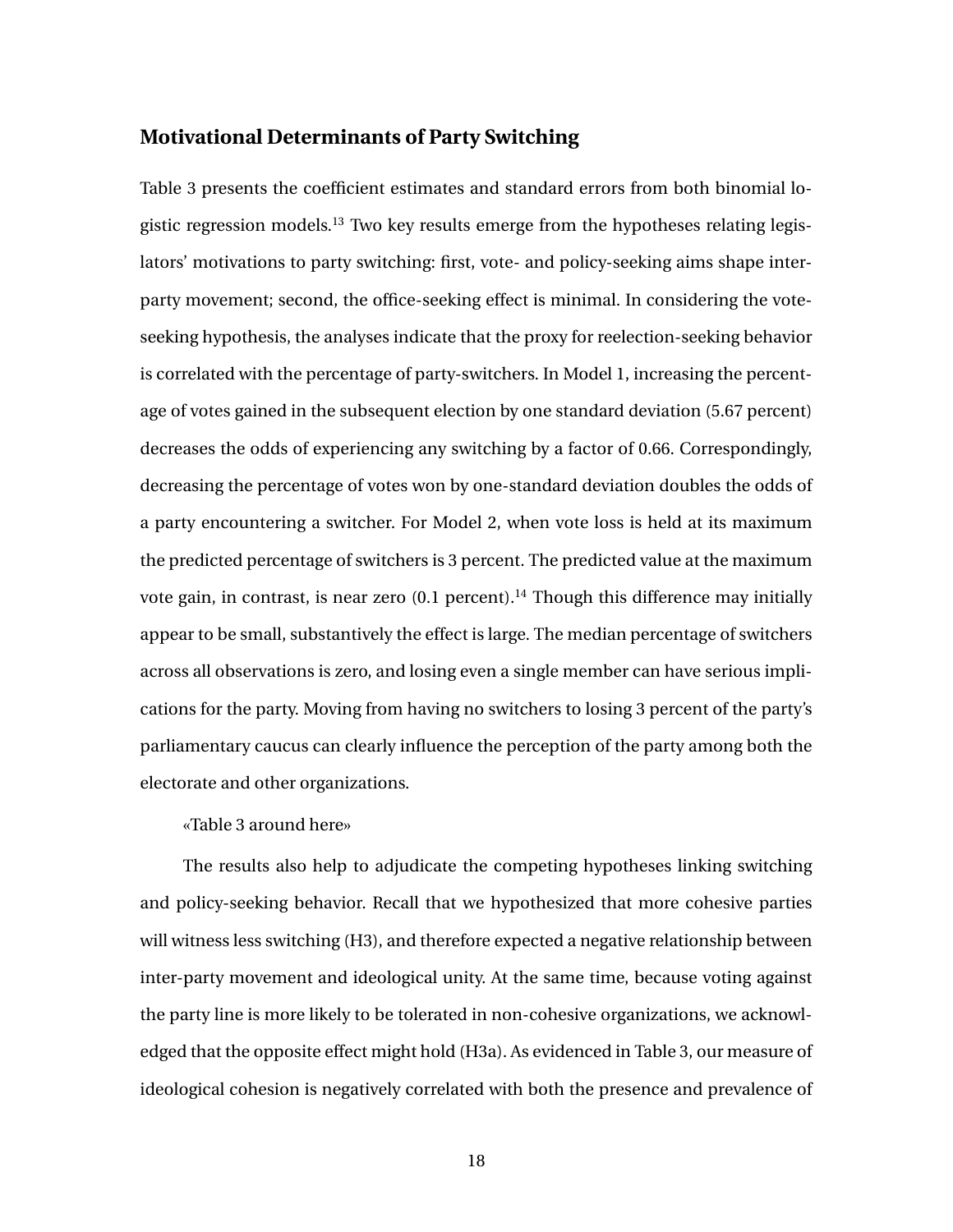party switching. Increasing a party's Rice score by one standard deviation decreases the odds of any switching by a factor of 0.32. Holding all other variables constant, a party is one-third as likely to encounter a switcher when its Rice score increases by 0.08. This finding is robust to the operationalization of the outcome variable. Comparing the predicted values of the prevalence of switching for the minimum and maximum values of Rice scores yields a difference of 1.6 percent, from 0.4 percent of legislators switching in the most cohesive parties to 2 percent switching among the least cohesive organizations. The analysis thus offers support to the hypothesis of an inverse relationship between cohesion and switching (H3).

Though the model lends support to both the policy and reelection seeking hypotheses, it undermines the office-seeking claims. Model 1 shows no relationship between a party's position in the government and the presence or absence of switching. This indicates that, when controlling for other variables, opposition parties are no more likely to experience switching than government parties. Model 2, in contrast, reveals a positive relationship between coalition membership and the percentage of defectors. The difference in the predicted percentage of switchers in non-governmental and governmental parties, however, is minimal. While the predicted prevalence of switching among opposition parties is 0.3 percent, it is 0.4 percent for government parties. On the one hand, these results are surprising, given that opposition parties are expected to be less able to appease legislators' progressive ambition, and therefore more likely to encounter switching. On the other hand research, the literature on the influence of coalition parties on party discipline also generates inconclusive findings. Whereas Owens (2003) and Gaines and Garrett (1993) observe that coalition parties are more cohesive than opposition parties, Depauw and Martin (2009) and Rahat (2007) find support to the contrary. Leston-Bandeia (2009) found no difference between opposition and coalition levels of dissent.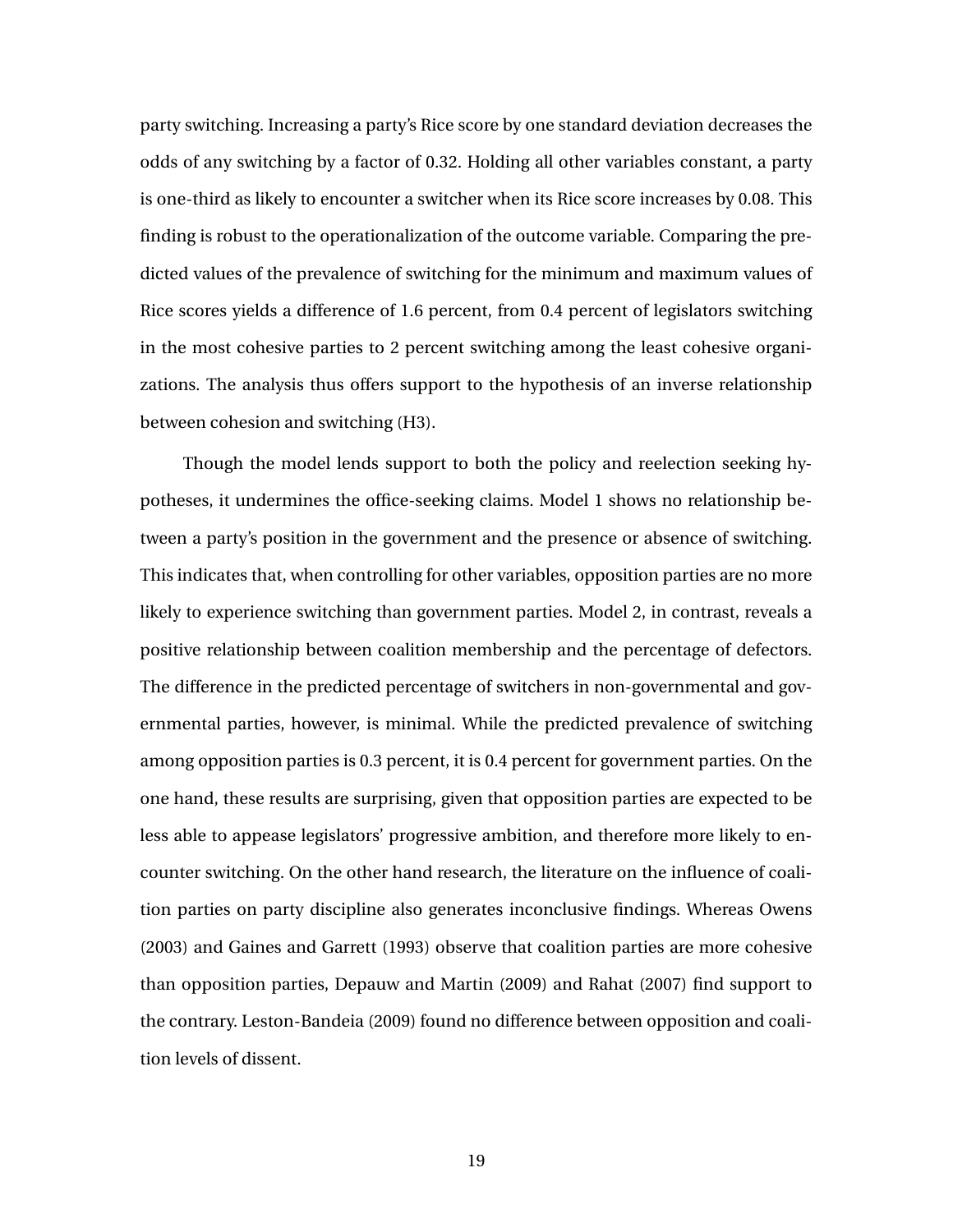#### **Institutional Determinants of Party Switching**

While the results presented in Table 3 offer support to two of the key hypotheses related to legislators' motivations as key determinants of party switching, the hypotheses testing the independent role of institutional arrangements on inter-party movement receive less support. With respect to the fourth hypotheses, which posit that parties in presidential systems witness more (H4) or less (H4a) switching than those in parliamentary regimes, the findings illustrate that regime type does not affect inter-party movement. These results lend support for Cheibub's intuition that the existence of a correlation between party switching and regime type is unlikely (Cheibub 2007, 76).

The models also reveal only moderate differences across electoral systems (H5 and H5a). Variation in ballot type, for example, influences neither the presence nor the prevalence of party switching. The results of both Models 1 and 2 show no differences between parties in fixed ballot electoral systems and those in countries using either weakly or strongly preferential systems.<sup>15</sup> Similarly, the vote variable, which accounts for the number of individuals that voters can support, does not have an independent effect on inter-party movement. Thus, parties operating in electoral systems that limit voters to a single party-level vote cannot be said to experience more or less switching than those in other systems.

The final predictor operationalizing electoral system incentives is the pool variable, which accounts for whether votes for a candidate also determine the seat share of the party (or sub-party). In contrast to the ballot and vote variables, this measure adheres to theoretical expectations outlined in Hypothesis 5 and is correlated with interparty movement. When compared with systems where votes cast are pooled across the whole party, parties with pooling at the sub-party or no pooling at all are more likely to experience switching. The first model shows that moving from a wholly to partially pooled system increases the odds of switching by a factor of 35. The odds of switching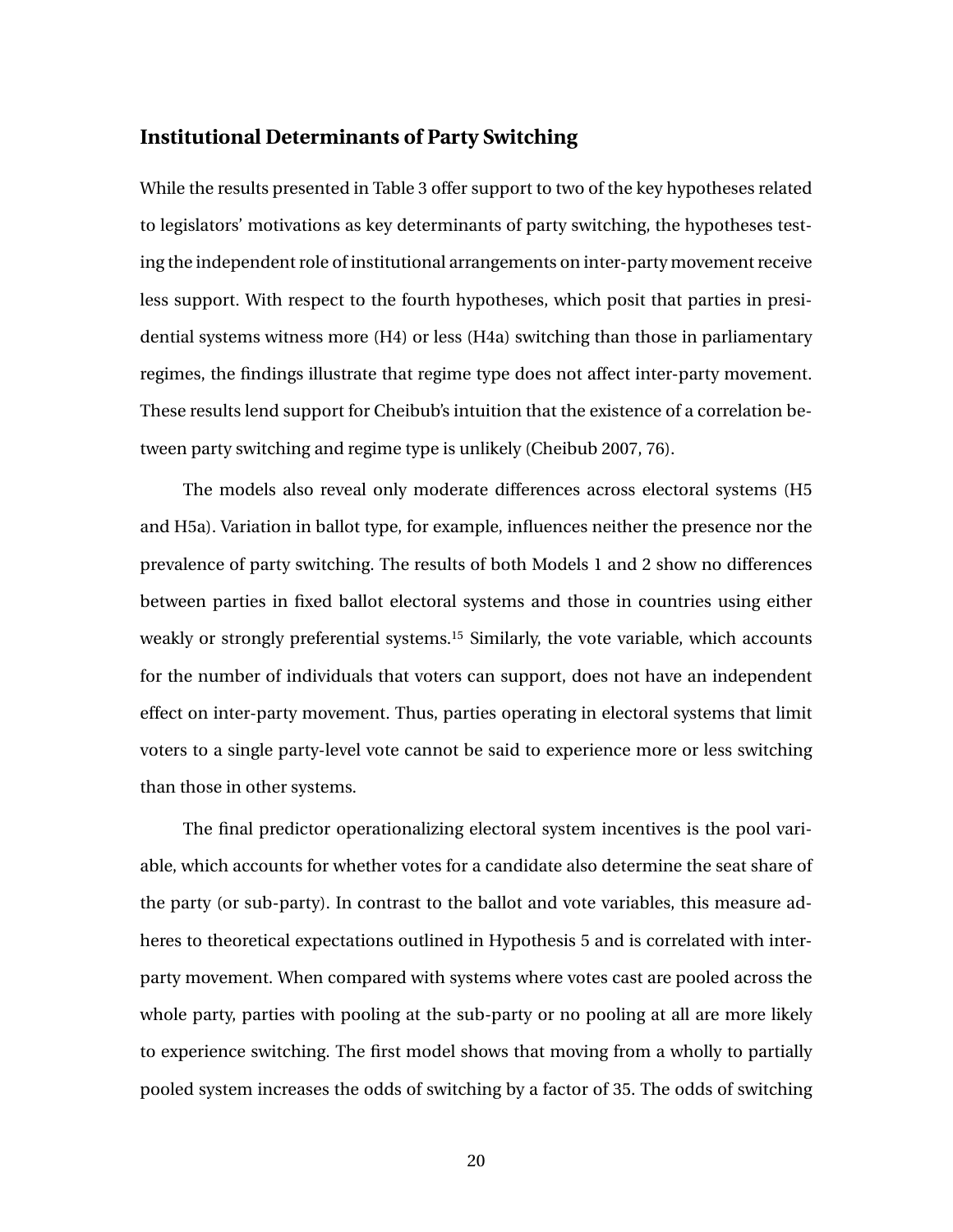are even greater in systems with no pooling (as compared to systems where votes are pooled across the whole party).

The second model lends further support to the importance of the pool variable. The predicted percentage of switchers in wholly pooled systems is under 1 percent, while it is 3.7 percent and 21 percent for partial and no pooling systems respectively. These results lend some support to the notion that systems that encourage personal vote-seeking behavior are associated with more switching. Given the non-significance of the other electoral system variables, however, the model does not lend strong support for the assertion that candidate-centered systems encourage inter-party movement.

In addition to electoral systems, intra-party candidate selection processes are also hypothesized to influence party switching (H6 and H6a). Neither of these hypotheses, however, is supported by the data. The size of the selectorate influences neither the presence nor the prevalence of party switching. The level at which selection occurs, in contrast, is weakly significant in Model 1. Parties in which candidate selection is decentralized yet the national party retains final control are over five times as likely to experience an instance of switching than centralized parties. There is no difference, however, between wholly decentralized parties and parties employing either centralized or partially decentralized candidate selection procedures. These results also fail to hold for the model measuring the prevalence of party switching.

The results lend strong support to the motivational hypotheses. At the same time, the findings indicate that institutional arrangements have only a limited direct effect on switching.<sup>16</sup> Of course, these results do not wholly mitigate the importance of institutions. Instead, it is possible that institutional arrangements indirectly influence interparty movement. Research has shown, for example, that electoral systems and candidate selection processes influence the degree to which parties act in unison (Carey 2009, 2007, Hix 2004). Consequently, there may be an intervening relationship between institutions and switching, with institutional arrangements shaping party cohesion, which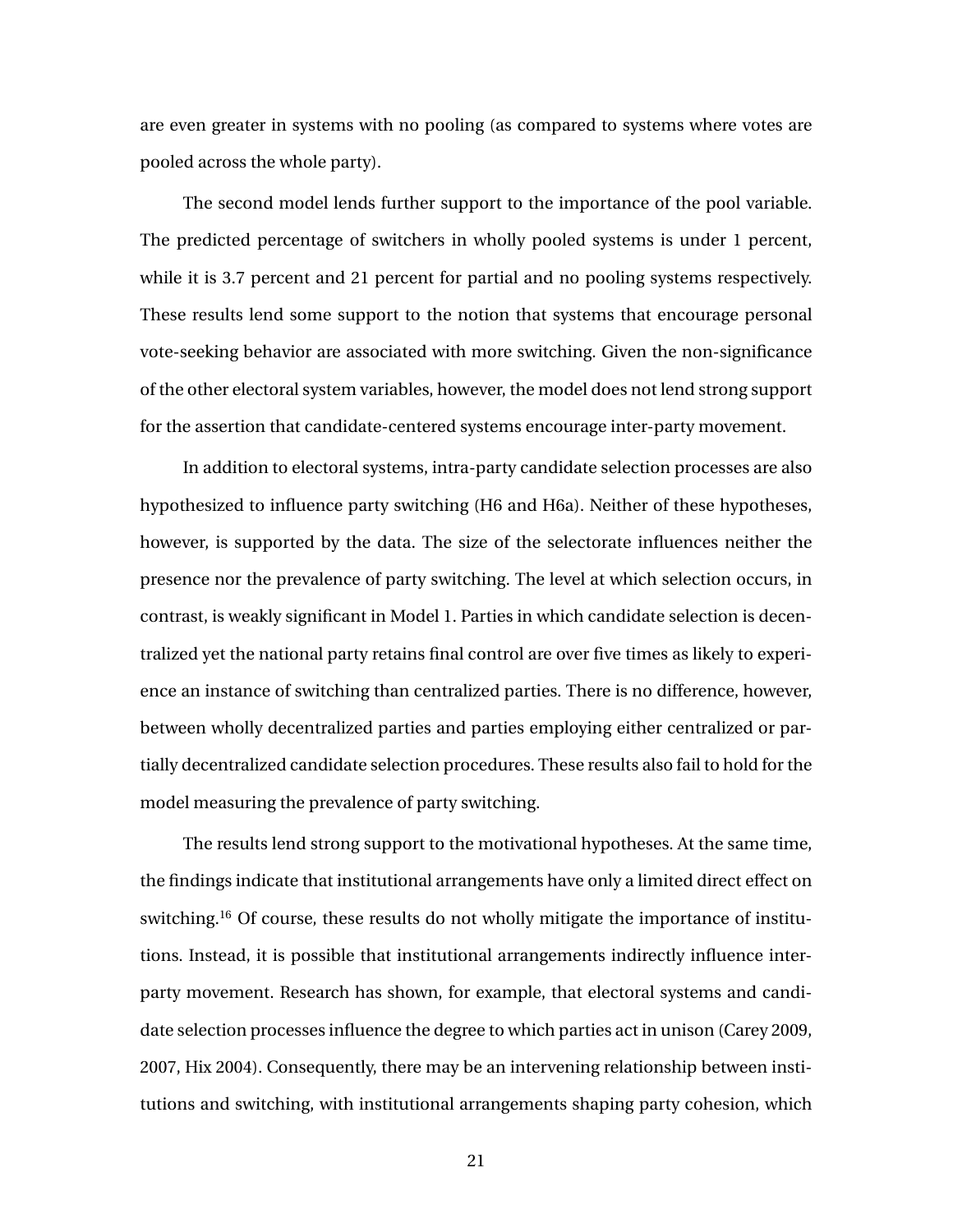in turn influences inter-party movement. Alternatively, electoral systems and candidate selection procedures may enhance or mitigate the influence of legislators' motivations, such that institutional arrangements become relevant only after the motivational preconditions have been met. Nonetheless, though an intervening or interactive relationship may exist between institutions and switching, the underlying conclusion is that institutions alone do not have a direct effect.

### **Conclusions**

Party switching can significantly influence democratic representation and governance, as well as voter's ability to hold legislators accountable. Inter-party movement can also reflect the degree to which the party system is institutionalized. Despite the normative significance of legislators' defections, this topic has only recently been seriously addressed in the comparative politics literature. Through a series of case-specific analyses, scholars have generated a number of theoretical explanations for party switching. Drawing on these works, as well as the broader research on legislators' behavior, this paper makes two major contributions to the study of inter-party movement.

First, using an original dataset on switching among parties in 20 countries, we illustrate that contrary to popularly held assumptions, party switching occurs much more frequently than previously asserted. Of the 239 parties included in the dataset, almost one-third (78) exhibited some switching. Beyond showing the prevalence of party switching, we also offer new insights into the determinants of this behavior. The results from our varying-intercept random effects models demonstrate that the motivational hypotheses influence inter-party movement. Cohesive parties and parties making electoral gains are both less likely to encounter switching, and experience less pervasive switching, than their counterparts. At the same time, while we find some support for the claim that systems that encourage personalized (rather than party-centered) behavior are more likely to witness switching, the independent effect of institutional arrange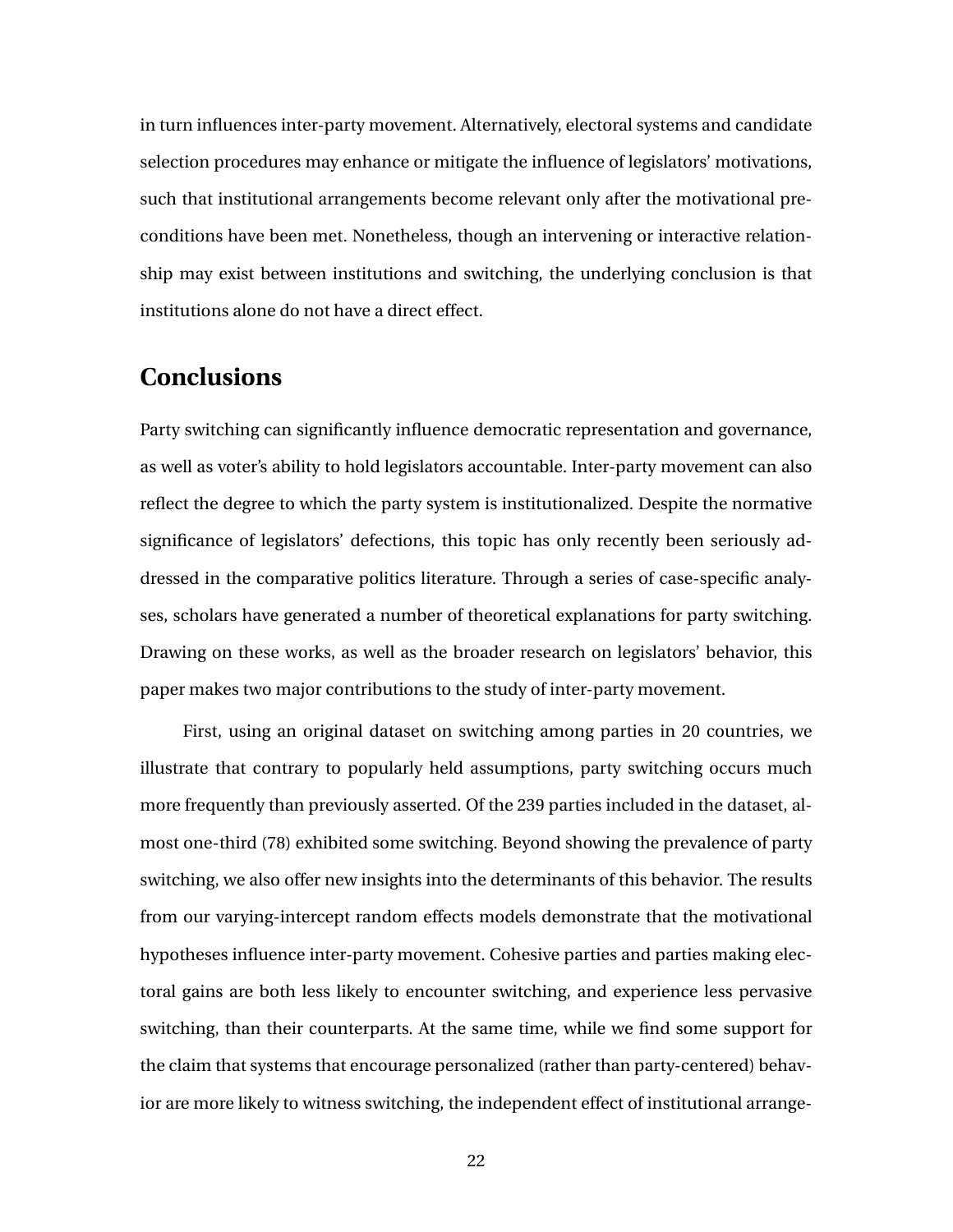ments is minimal.

Though important in their own right, these findings also generate a number of additional research questions. First, as briefly noted in the results section, it is possible that the distinction between candidate- and party-centered institutions is more complicated than has typically been posited in the literature. Desposato (2006*a*), for example, argues that institutions may create the environments and opportunities that (de)incentivize inter-party movement. Thus, party switching may be better explained by a two-stage model, in which institutional arrangements become salient only after legislators' have the vote-, office-, or policy-seeking motivations needed to leave the party. Among these parties, candidate-centered systems may be correlated with switching. In this paper we treat the motivational and institutional frameworks as two distinct theoretical approaches, examining the effect of one set of hypotheses while holding the other constant. This alternative theoretical account, however, calls for a more nuanced theoretical and empirical model, a task that should be addressed in future work.

Beyond this more complicated interactive relationship between the two theories, additional research is needed to identify the alternative institutional features that may account for these results. Parties may adapt to permissive candidate-centered institutional contexts, for example, by altering their internal procedures to reward loyal MPs and/or create barriers to reluctant legislators leaving the party. This assertion suggests that after witnessing significant switching, parties will amend their internal procedures and only minimal switching will be observed in the subsequent legislative session.

Additionally, though they have received only limited attention in the literature, the intra-cameral procedures and constitutional clauses governing party formation and inter-party movement are, in our opinion, essential to understanding the institutional context of party switching. Some countries adopt strict anti-defection procedures. Bulgaria, for example, prohibits party switching (instead forcing MPs to establish a new faction) (Csaba 2011). Other legislatures have even greater constraints, punishing switchers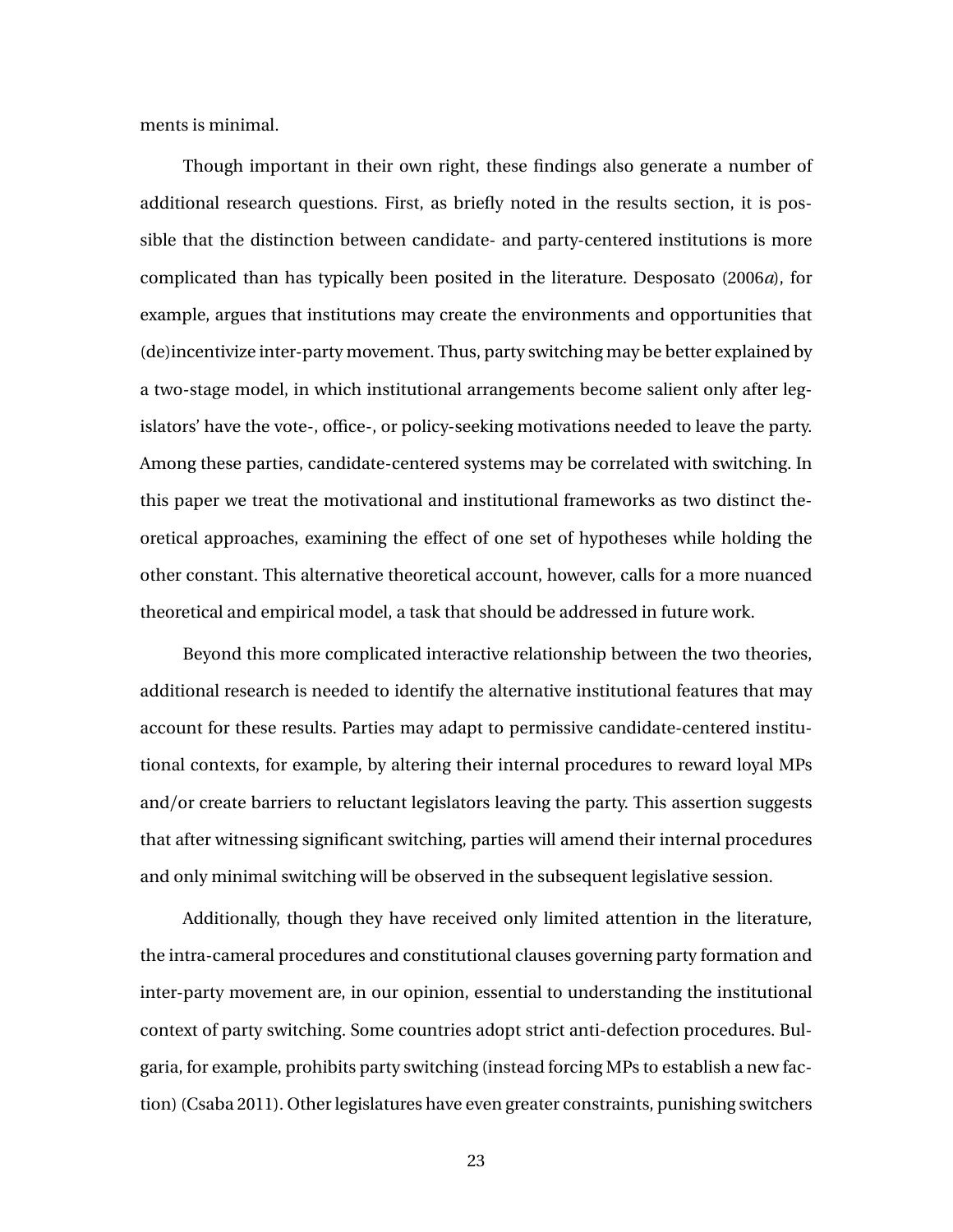by prohibiting them from competing in the subsequent election or even removing them from their seats [e.g., Ukraine (Csaba 2011) and India (Janda 2009)]. The definition of a faction also varies across assemblies. While in some countries it is possible for a small group (or even a single MP) to be recognized as a party, in others the threshold is much higher.

Limits on recognition, in turn, constrain inter-party movement. Countries characterized by permissive intra-party candidate selection processes and personalized electoral systems may seek to mitigate the effects of these institutions by adopting more restrictive rules concerning party switching. The limited effect of the institutional environment may therefore result from a correlation between the presence of these restrictions and candidate-centered systems. While this topic has not received significant attention in the literature, in future research we intend to collect this information for the 20 countries included in this analysis in order to explain the adoption and influence of the rules and procedures governing inter-party movement.

Adopting a cross-national perspective on party switching illustrates that while significant headway has been made in the study of inter-party movement, a number of questions remain. This paper has addressed two major points of uncertainty in the research on intra-session changes in partisan affiliation: the prevalence of party switching and the extent to which it can be explained by motivational versus institutional theories of legislators' behavior. Though we illustrate that party switching is a common phenomenon and that it is largely explained by vote- and policy-seeking aims, these results do not conclude the study of intra-session party switching. Rather, the cross-national perspective offers new insights and questions that ensure that this will be a promising field of study for years to come.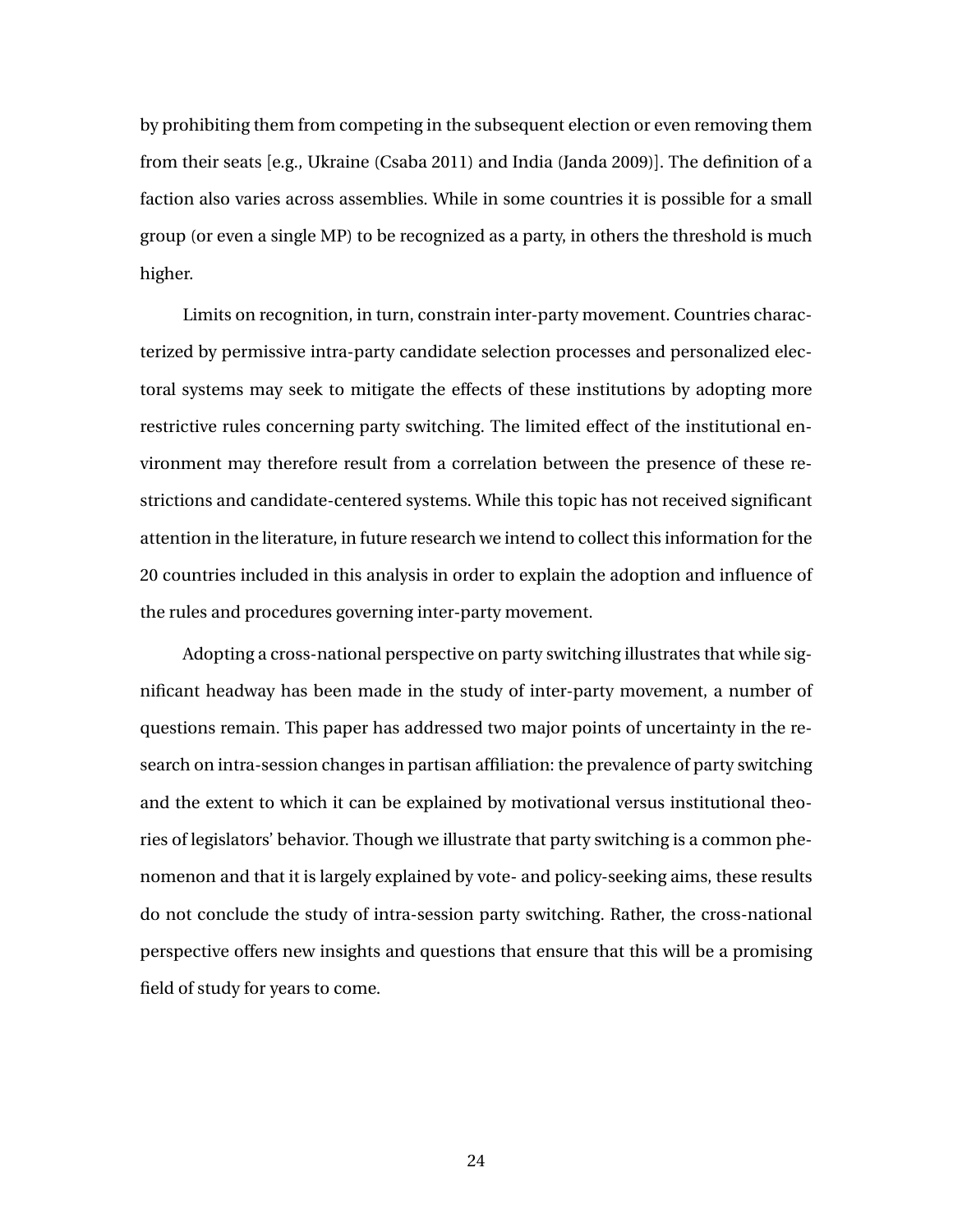### **Notes**

<sup>1</sup>It is unusual to find an overt admission of switching as a means to increase the probability of reelection, as this disclosure undermines electability. It is also interesting to note that Sen. Specter was not re-selected to stand for office in Pennsylvania's Democratic Senate primary (Costa 2010).

<sup>2</sup>One could also posit an interactive relationship between motivations and institutions. For example, examining Brazilian switching Desposato (2006*b*, 63) claims, "the strongest motives for party affiliation are access to distributive resources, electoral opportunities, and compatible policy positions, but which is most important varies with voters' characteristics." In other words, Desposato (2006*b*, 2009) believes that MPs try to maximize their expected career utility and that institutions create the opportunities, and influence the transaction costs, associated with doing so. Institutions may therefore determine whether a legislator is better-off switching to another party. We return to this concern in the conclusion of the paper.

<sup>3</sup>The dataset is a sample of democratic states (as defined by the Freedom House rating on the political rights dimension). Cases were chosen to maximize variation in key independent variables: selection processes and electoral systems. The data thus include CLPR, SMD, STV, OLPR, Mixed Members, and Alternative Vote electoral systems. The selection processes of the parties included, moreover, vary from the most restrictive extreme—one person or a small group of national party leaders selects—to permissive selection via primaries. Data on candidate selection processes at the party-level is difficult to acquire. Given the constraints of data availability, we were able to obtain data on parties for the following countries/years: Australia 96-98; Austria 96-97; Belgium 95-99; Brazil 02-07; Canada 94-07; 97-00; 00-04; Chile 97-98; Czech Republic 96-98; 98-02; Denmark 94-95; Finland 95-96; 03; Germany 53-57; 57-61; 61-65; 87-90; Iceland 95- 96; Ireland 89-92; 92-97; 97-02; 02-07; Israel 92-96; 96-99; 99-03; 03-06; 06-08; New-Zealand 90-93; 93-94; 02-05; Norway 93-97; 97-01; 01-05; Poland 97-99; Sweden 94-95; Switzerland 99-03; UK 92-97; 97-01; 01- 05; USA 63-65; 93-95. While observations within the study cannot be considered a truly random sample, we do not believe that the results are sample-specific and expect the findings to be generalizable. As more data becomes available, we will extend the list of countries included in future studies.

<sup>4</sup>Within this work we also chose not to address inter-session switching because it involves two distinct time periods (the sessions preceding and following the switch). Among the independent variables of interest, it is often unclear which time period would be most salient in explaining the presence and prevalence of inter-party movement.

<sup>5</sup>Unfortunately, legislators' subjective assessments are difficult to measure even in a single case, let alone across multiple countries over several years. This particular proxy measure may be subject to endo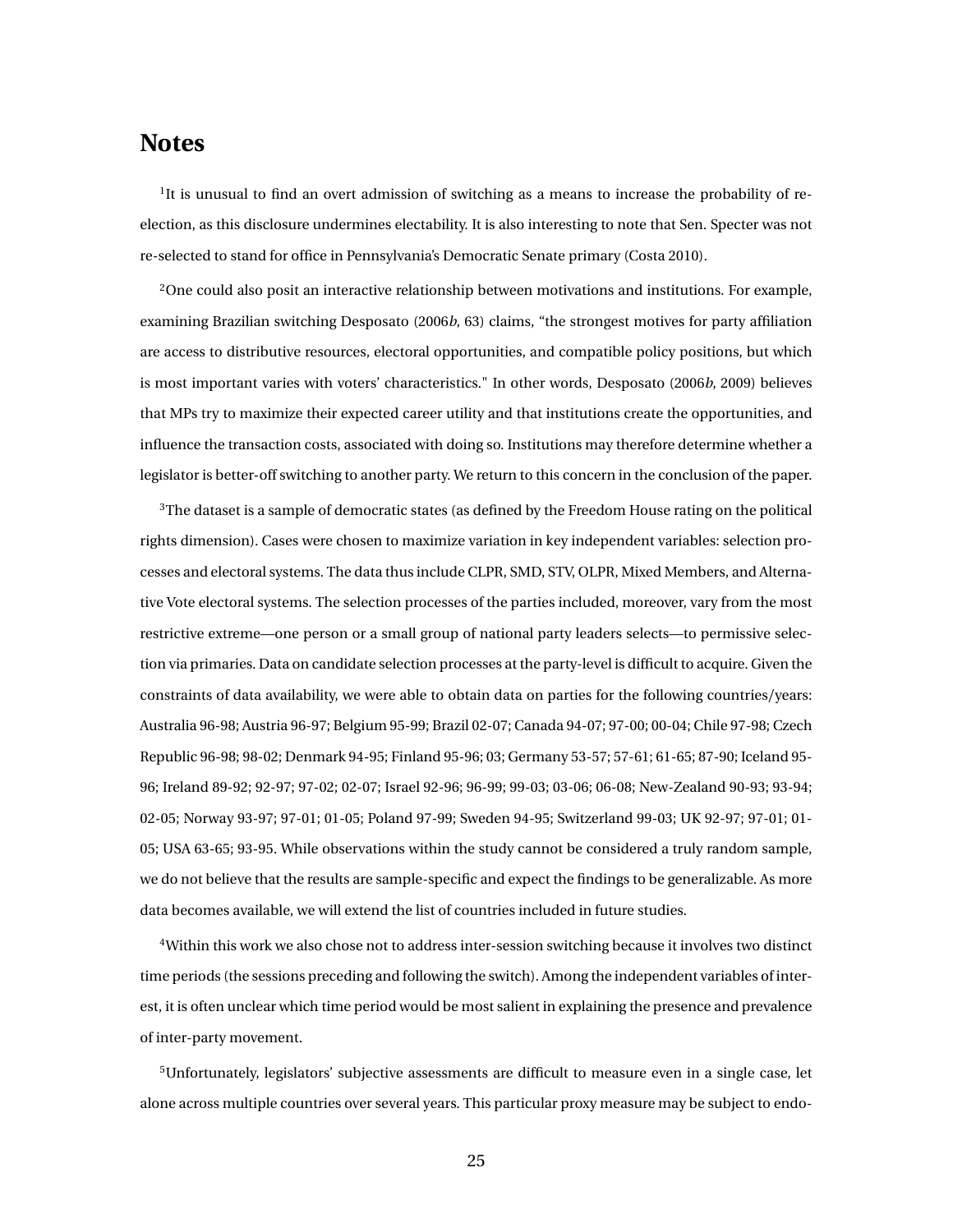geneity issues, as a party's vote share at time  $t + 1$  may be influenced by the switch we measure at time *t* . Specifically, if the switcher is a prominent MP with many personal followers, the movement may result in a large loss of votes for his "home" party and increased support for the receiving party. Though we recognize this shortcoming, there is no other available measure of vote-seeking incentives across all parties included in the dataset. Public opinion data, for example, does not cover several of the country-sessions included in the analysis.

<sup>6</sup>The cross-national nature of the project places severe restrictions on data availability. These constraints require that we use party-level data as a proxy for individual legislators' motivations. Inferring individual-level behavior from aggregate-level data may facilitate an ecological fallacy. Though we acknowledge this potential pitfall, without these party-level measures we cannot carry out a cross-national analysis of the determinants of party switching.

7Rice scores are not without their limitations. First, Rice scores cannot differentiate between cohesion and discipline. Often used interchangeably, cohesion and discipline are observationally equivalent but theoretically distinct concepts (Cox 1987, Hazan 2006, Krehbiel 1993, Ozbudum 1970). Second, Rice scores fail to account for absences and abstentions, which may bias the results (Hix, Noury and Roland 2005, Landi and Pelizzo 2006). Finally, Desposato (2005) illustrates that Rice scores can be biased when calculated for small groups, and proposes an alternative measure that corrects for this bias. One solution to these shortcomings would have been to use of Nominate-like, or Item Response Theory based, measures of party cohesion. Due to the constraints of data availability, however, we could use neither approach. These measures demand individual level data concerning each legislator's decision across a number of votes. Unfortunately, for some of the countries in our sample—such as New-Zealand 2002- 2005—individual-level voting records simply do not exist or cannot be readily obtained. Rice scores, in contrast, can be calculated based on aggregate party-level measures of the proportion of Aye and Nay votes. Using Rice scores as a proxy for cohesion also allowed us to draw on some pre-calculated values. For Denmark and Sweden 1994-1995, for example, we use the Rice scores from Jensen (2000). Though in future research we will search for alternative measures, our use of Rice scores is consistent with the existing literature on legislators' behavior.

<sup>8</sup>Following Karvonen (2004), strong preferential ballots are defined as those in which preference votes are the sole basis on which individual legislators are chosen. In the middle category, which includes countries such as the Czech Republic and Denmark, parties are empowered by their control over the initial order of candidates on the ballot yet their role can be mitigated by voters' preferences (Crisp and Malecki 2010).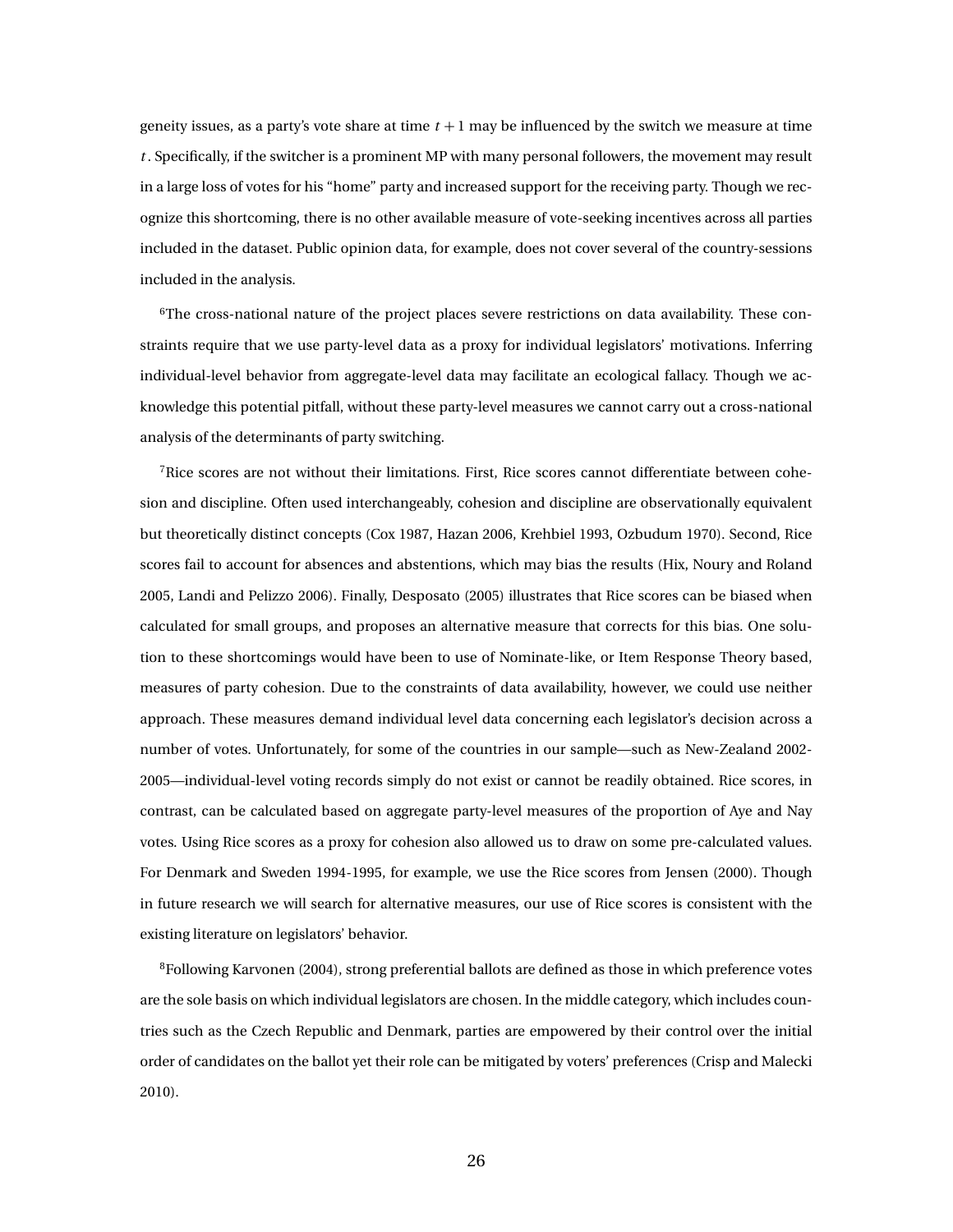<sup>9</sup>An alternative approach is to use an index measuring the electoral systems' tendency to cultivate personal vote-seeking behavior similar to the one proposed by Carey and Shugart (1995) or Johnson and Wallack (2007). Existing indices, however, do not cover all country-years included in the current analysis and cannot be easily constructed.

<sup>10</sup>For a detailed codebook please consult the supplemental materials at [author's website].

 $11$ Neither our definition of party switching nor our modeling strategy account for the receiving parties. While we acknowledge that a legislator's decision to switch is influenced by his choice-set—the alternative parties he may join (Desposato 2006*a*)—the cross-national nature of our study makes collecting this data an onerous task. As we are focused only on explanatory variables that are related to the "home" parties, and include no covariates describing the receiving parties, a binomial logistic regression approach is appropriate. In future research, however, we would like to expand our dataset to include measures describing the choice set and model party switching using a conditional logistic regression approach.

<sup>12</sup>The models are fit in R using the  $l$ me4 package (Bates and Maechler 2010).

 $13$ The dataset includes some parties that are observed in more than one legislative session. The models presented here, however, include only country session-level random effects. In analyzing the data, we estimated models with party-level random effects, thereby accounting for these repeated observations. The results were robust to this modeling strategy, but because of the large number of unique parties these models imposed too much structure on the data. For this reason, we instead chose to present the sessionlevel random effects models. We were also concerned that the Brazilian and/or Israeli cases were exercising undue influence on our coefficient estimates and standard errors. The results, however, are robust to the exclusion of these observations.

<sup>14</sup>All predicted values are generated by holding other variables at their mean or modal values. Additionally, all predicted values presented in the paper are significant at the  $\alpha = 0.1$  level, insofar as the confidence interval of the difference of predicted values does not contain 0.

<sup>15</sup>We also estimated both models with a dichotomous variable distinguishing between electoral systems in which party leaders have control over the ballot (either through the electoral systems or through the intra-party candidate selection procedures) versus systems in which they do not. In both models, the coefficient estimates failed to reach statistical significance.

<sup>16</sup>The results are robust to an alternative model specification that aggregates these two variables into a single measure of intra-party candidate selection mechanisms. Additionally, we used likelihood ratio tests to compare the full models to nested models that exclude the institutional covariates. These tests also fail to support the explanatory power of these hypotheses. For the first model, which accounts for the pres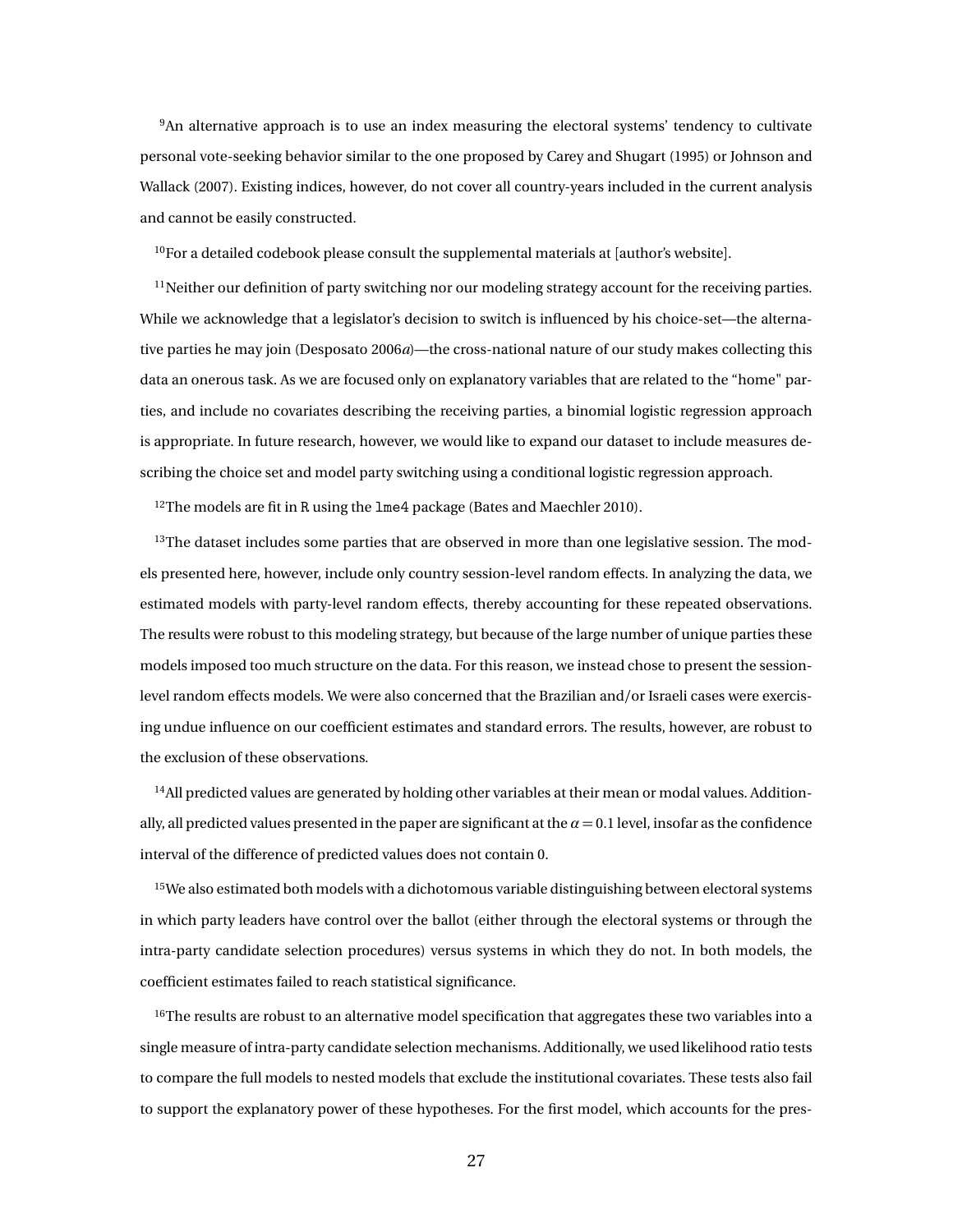ence of party switching, the likelihood ratio test favors the larger model (which includes all institutional variables) only when the pool variable is included. The effect of institutions is even more minimal for the prevalence of party switching model. When explaining the percentage of switchers in the parliamentary caucus, the full model performs no better than the parsimonious model that excludes all institutional variables (including the pool covariate). Thus, the likelihood ratio tests provide no support to the assertion that when taken together the institutional variables directly affect inter-party movement.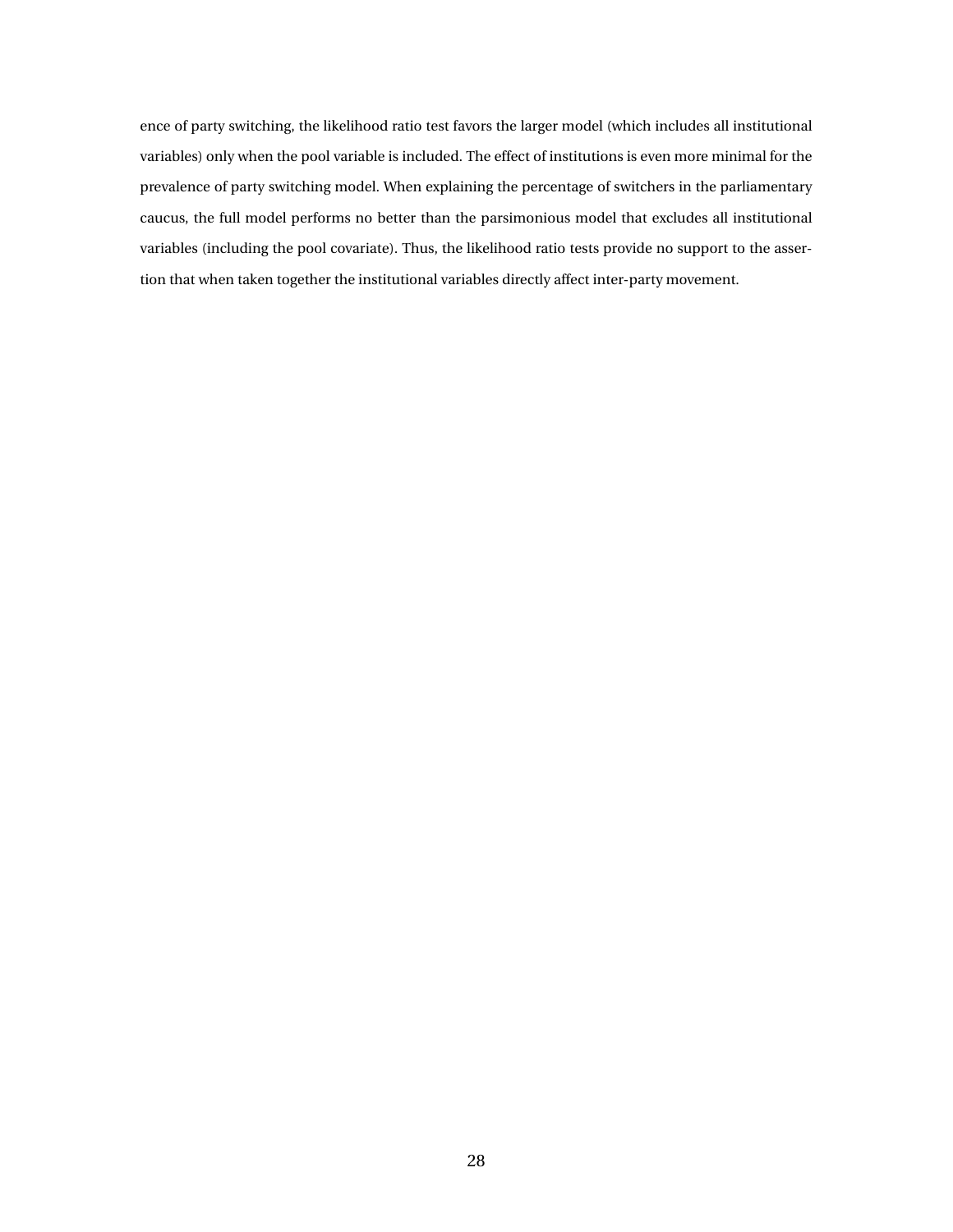# **Tables and Figures**

Table 1: Descriptive Statistics for Continuous Variables Used in Analyses (N=239)

| <b>Variable</b>                    | Min      | $q_1$   | $\bar{\mathbf{x}}$ | Ā     | $q_3$ | Max    | s     | <b>IOR</b> |
|------------------------------------|----------|---------|--------------------|-------|-------|--------|-------|------------|
| % Switchers                        | 0.00     | 0.00    | 0.00               | 6.51  | 2.25  | 88.67  | 15.45 | 2.25       |
| $\Delta$ Party Vote Share          | $-19.40$ | $-1.80$ | 0.30               | 0.71  | 3.20  | 33.83  | 5     | 5.97       |
| <b>Rice Score</b>                  | 0.52     | 0.92    | 0.96               | 0.94  | 0.99  | 1.00   | 0.08  | 0.07       |
| Average District Magnitude         | 1.00     | 4.05    | 10.53              | 35.11 | 20.33 | 120.00 | 48.45 | 16.28      |
| <b>Effective Number of Parties</b> | 1.76     | 2.99    | 4.15               | 4.68  | 5.62  | 8.69   | 2.07  | 2.63       |
| Party Size                         | 1.00     | 7.00    | 19.00              | 43.36 | 47.00 | 418.00 | 67.63 | 40         |
|                                    |          |         |                    |       |       |        |       |            |

Table 2: Descriptive Statistics for Discrete Variables Used in Analyses (N=239)

| Variable                | <b>Levels</b>                      | $\mathbf n$ | %     |
|-------------------------|------------------------------------|-------------|-------|
| Switchers               | Yes                                | 78          | 32.64 |
|                         | No                                 | 161         | 67.36 |
| <b>Coalition Member</b> | Yes                                | 105         | 43.93 |
|                         | N <sub>0</sub>                     | 134         | 56.07 |
| <b>Ballot</b> Type      | <b>Fixed Ballots</b>               | 141         | 58.99 |
|                         | Weak Preferential Ballots          | 26          | 10.88 |
|                         | <b>Strong Preferential Ballots</b> | 72          | 30.13 |
| Pool                    | <b>Complete Pooling</b>            | 148         | 61.92 |
|                         | Partial Pooling                    | 53          | 22.18 |
|                         | No Pooling                         | 38          | 15.90 |
| Vote                    | One Vote, One Party                | 62          | 25.94 |
|                         | Multiple Votes                     | 112         | 46.86 |
|                         | One Vote, One Candidate            | 65          | 27.20 |
| Selectorate             | Party Leaders                      | 25          | 10.46 |
|                         | <b>Party Delegates</b>             | 137         | 57.32 |
|                         | Primaries                          | 77          | 32.22 |
| Decentralization        | <b>National Level</b>              | 62          | 25.94 |
|                         | National and Local Level           | 59          | 24.69 |
|                         | <b>Local Level</b>                 | 118         | 49.37 |
| System                  | Parliamentary                      | 157         | 65.69 |
|                         | Presidential                       | 82          | 34.31 |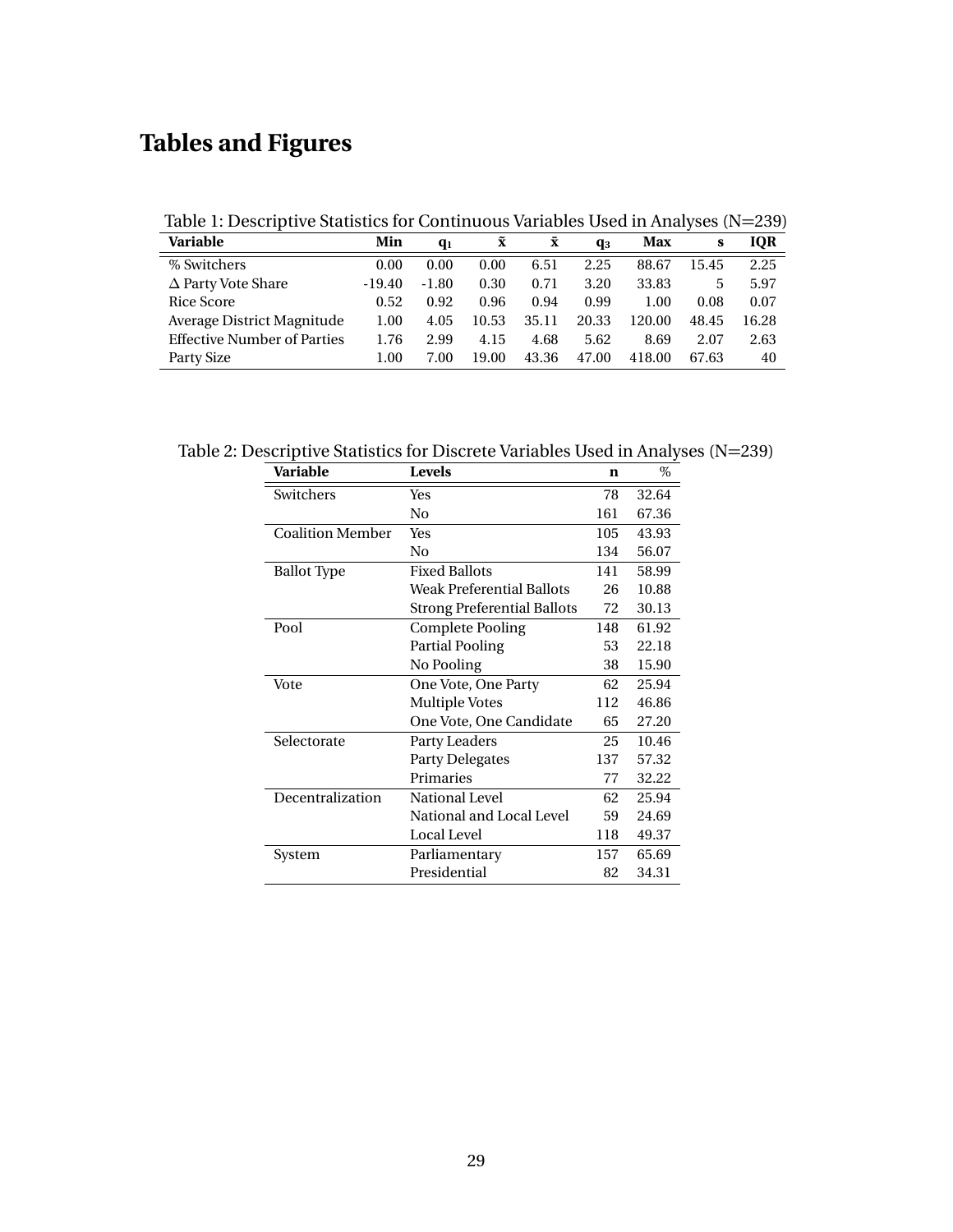

Figure 1: Box Plot of Percentage of Switchers among Parties' Parliamentary Delegations

Notes: The plot graphically depicts the prevalence of switching among parties in each of the 20 countries included in the sample using five-number summaries: the smallest observation (sample minimum), lower quartile (Q1), median (Q2), upper quartile (Q3), and largest observation (sample maximum). The dots represent observations that may be outliers. Across all countries, the minimum and median percentage of switchers is zero, the mean percentage of switchers is 6.51%, and the maximum is 86.67%.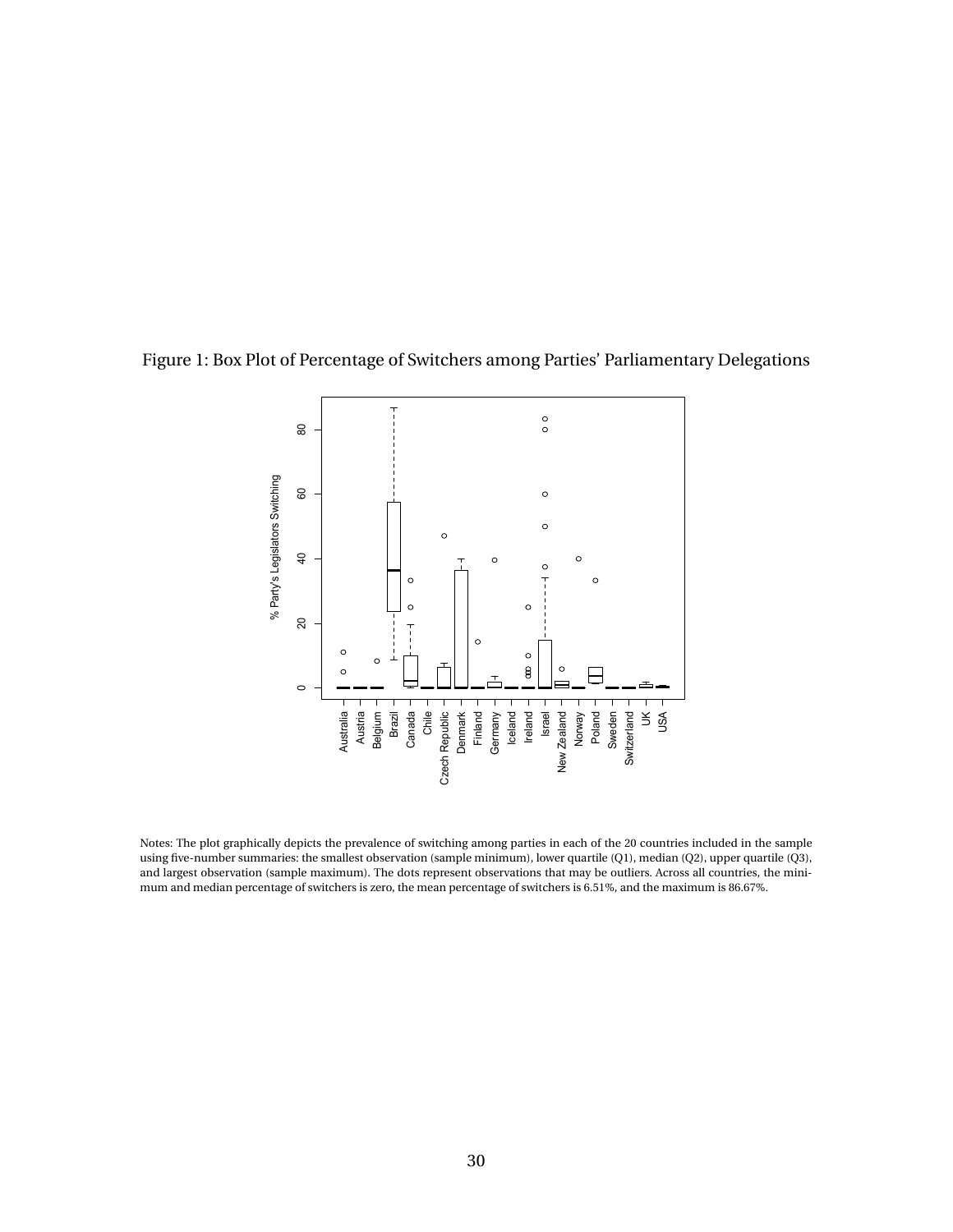|                       |                                    | Model 1: Any Switching | Model 2: % of Switchers |
|-----------------------|------------------------------------|------------------------|-------------------------|
|                       |                                    | (Std. Error)           | (Std. Error)            |
| <b>Fixed Effects</b>  | Intercept                          | 4.97                   | $-6.39$                 |
|                       |                                    | (5.70)                 | (3.08)                  |
| Motivational          | $\Delta$ Vote-Share                | $-0.07$                | $-0.05$                 |
| Hypotheses            |                                    | (0.04)                 | (0.015)                 |
|                       | <b>Rice Score</b>                  | $-14.87$               | $-2.44$                 |
|                       |                                    | (4.95)                 | (1.02)                  |
|                       | <b>Coalition Member</b>            | 0.41                   | 0.39                    |
|                       |                                    | (0.44)                 | (0.16)                  |
| <i>Institutional</i>  | <b>Parliamentary System</b>        | 1.34                   | 0.33                    |
| Hypotheses            |                                    | (1.44)                 | (1.00)                  |
|                       | <b>Weak Preferential Ballots</b>   | 1.66                   | 1.11                    |
|                       | (Ballot Type=1)                    | (1.33)                 | (1.06)                  |
|                       | <b>Strong Preferential Ballots</b> | 0.85                   | 0.52                    |
|                       | (Ballot Type=2)                    | (1.13)                 | (0.86)                  |
|                       | <b>Partial Pooling</b>             | 3.54                   | 2.12                    |
|                       | $(Pool=1)$                         | (1.41)                 | (1.08)                  |
|                       | No Pooling                         | 5.98                   | 4.15                    |
|                       | $(Pool=2)$                         | (2.34)                 | (1.87)                  |
|                       | <b>Multiple Votes</b>              | $-1.51$                | $-0.18$                 |
|                       | $(Vote=1)$                         | (2.02)                 | (1.47)                  |
|                       | One Vote, One Candidate            | $-0.43$                | 0.45                    |
|                       | $( Vote = 2)$                      | (2.43)                 | (1.75)                  |
|                       | <b>Party Delegates</b>             | $-0.13$                | $-0.53$                 |
|                       | (Selectorate=1)                    | (0.71)                 | (0.41)                  |
|                       | Primaries                          | $-0.23$                | $-0.59$                 |
|                       | (Selectorate=2)                    | (1.16)                 | (0.61)                  |
|                       | National and Local Level           | 1.73                   | 0.39                    |
|                       | (Decentralization=1)               | (0.98)                 | (0.45)                  |
|                       | Local Level                        | 0.86                   | 0.48                    |
|                       | (Decentralization=2)               | (1.15)                 | (0.53)                  |
| Controls              | <b>Effective Number of Parties</b> | 0.44                   | 0.24                    |
|                       |                                    | (0.28)                 | (0.23)                  |
|                       | Log District Magnitude             | 1.07                   | 0.91                    |
|                       |                                    | (0.66)                 | (0.54)                  |
|                       | Party Size                         | 0.00                   | $-0.01$                 |
|                       |                                    | (0.00)                 | (0.00)                  |
| <b>Random Effects</b> | Country-Level Std. Dev.            | 1.21                   | 1.30                    |

Table 3: Random Effects Logit Models of Party Switching

Notes: The outcome variable in Model 1 is a dichotomous measure of switching distinguishing between parties with no switchers and parties in which at least one legislator left the party during the legislative session. Eight-two percent of observations are correctly classified by the model. The outcome variable in Model 2 is the percentage of legislators switching out of the party during the legislative session. For both models, the baseline categories are as follows: fixed ballots (Ballot=0); complete pooling of votes (Pooling=0); electorate receives one vote for one party (Vote=1); candidate selection is conducted by a small group of party leaders (Selectorate=0); candidate selection occurs at the national level (Decentralization=0). Number of observations: 239 parties; number of groups: 40 country-sessions.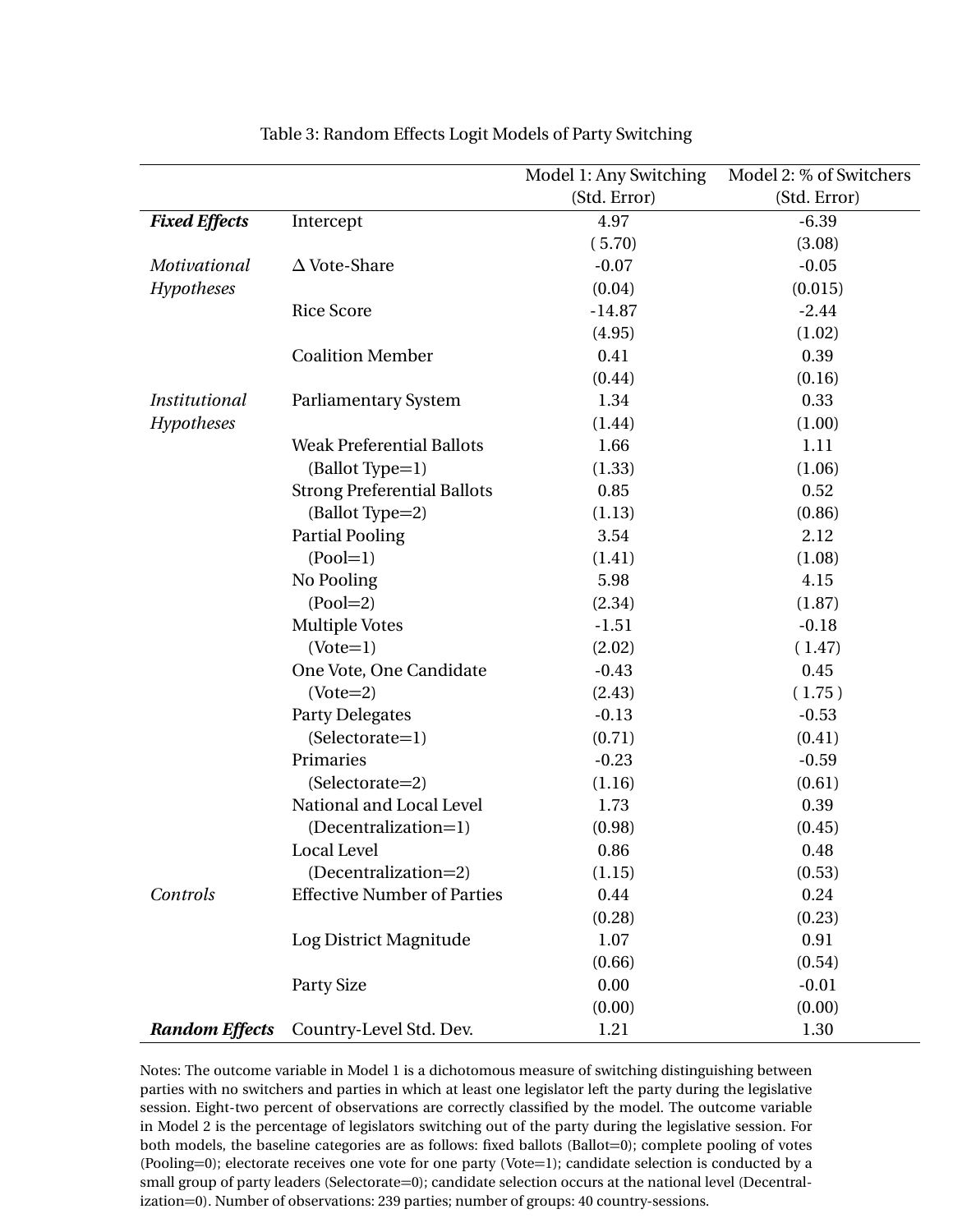## **References**

- Akirav, Osnat. 2010. "Candidate Selection and a Crowded Parliament: The Israeli Knesset, 1988-2006." *The Journal of Legislative Studies* 16:96–120.
- Aldrich, John and William Bianco. 1992. "A Game Theoretic Model of Party Affiliation of Candidates and Office Holders." *Mathematical Computational Modeling* 16(8/9):103– 116.
- Bates, Douglas and Martin Maechler. 2010. "lme4: Linear mixed-effects models using S4 classes. R package version 0.999375-37.".

**URL:** *http://CRAN.R-project.org/package=lme4*

- Bellantoni, Christina. 2010. "Specter's 09 Party Switching Comments Put in Context (video)." TPM, May 13.
	- **URL:** *http://tpmdc.talkingpointsmemo.com/2010/05/specters-09-party-switchingcomments-put-in-context-video.php (May 30, 2011)*
- Bowler, Shaun, David M. Farrell and Richard S. Katz. 1999. Party Cohesion, Party Descipline and Parliaments. In *Party Discipline and Parliamentary Government*, ed. Shaun Bowler, David M. Farrell and Richard S. Katz. Ohio: Ohio State University Press pp. 3– 22.
- Carey, John. 2007. "Competing Principals, Political Institutions, and Party Unity in Legislative Voting." *American Journal of Political Science* 51(1):92–107.
- Carey, John. 2009. *Legislative Voting and Accountability*. Cambridge: Cambridge University Press.
- Carey, John and Matthew S. Shugart. 1995. "Incentives to Cultivate a Personal Vote: A Rank Ordering of Electoral Formulas." *Electoral Studies* 14:417–439.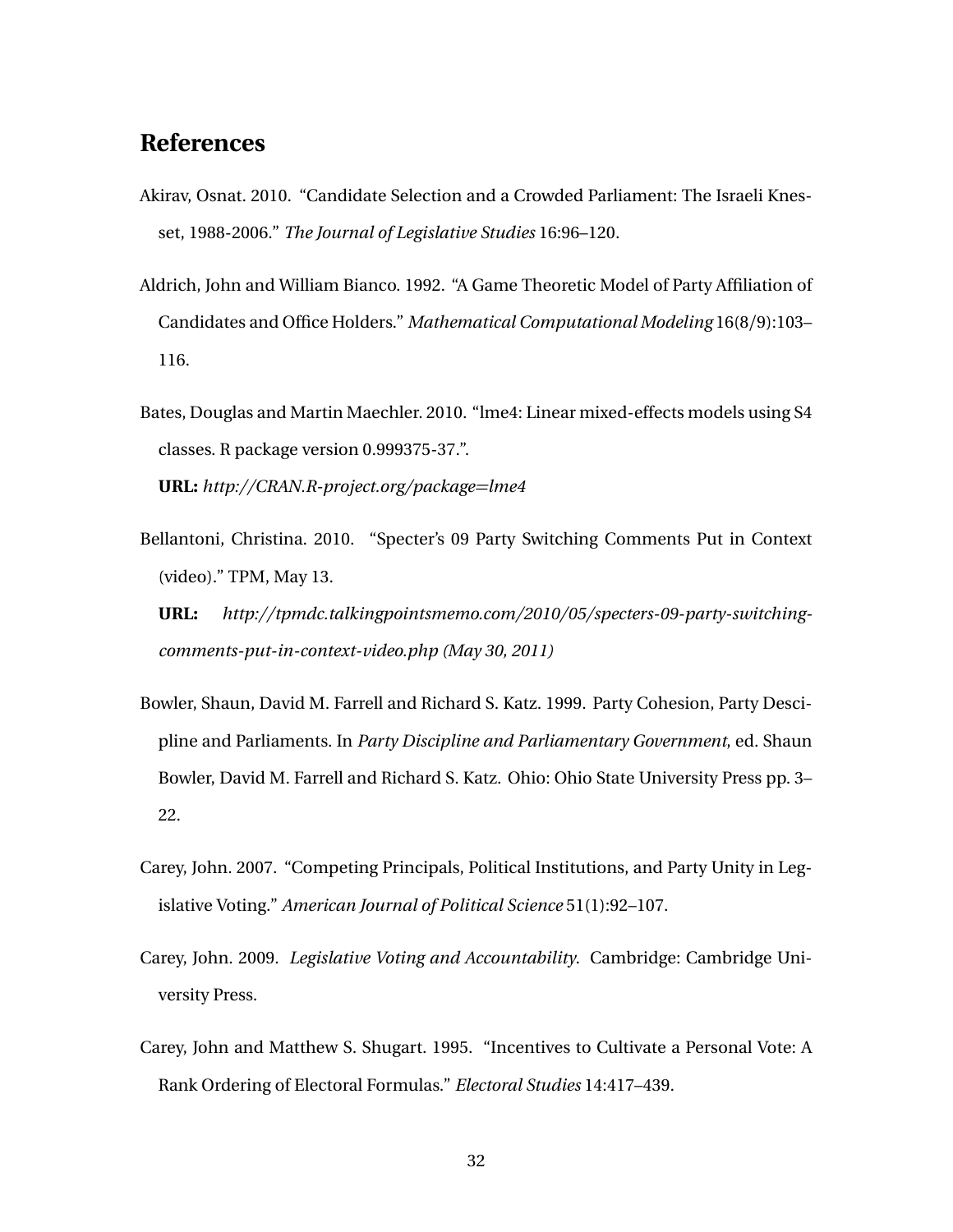- Castle, David and Patrick J. Fett. 2000. Member Goals and Party Switching in the US Congress:. In *Congress on Display, Congress at Work*, ed. William Bianco. University of Michigan Press pp. 231–241.
- Cheibub, Jose Antonio. 2007. *Presidentialism, Parliamentarism, and Democracy*. Cambridge: Cambridge University Prerss.
- Costa, Robert. 2010. "No Reelection for Specter." National Review Online, May 18. **URL:** *http://www.nationalreview.com/articles/229784/no-reelection-specter/robertcosta (May 30, 2011)*
- Cox, Gary W. 1987. *The Efficient Secret: the Cabinet and the Development of Political Parties in Victorian England*. Cambridge: Cambridge University Press.
- Cox, Gary W. and Frances M. Rosenbluth. 1995. "Anatomy of a Split: The Liberal Democtrats of Japan." *Electoral Studies* 14(4):355–376.
- Crisp, Brian F., Kathryn M. Jensen and Yael Shomer. 2007. "Magnitude and Vote Seeking." *Electoral Studies* 26:727–734.
- Crisp, Brian F. and Michael Malecki. 2010. "Vote Seeking in a Flexible List System: Electoral Incentives and Legislative Politics in Slovakia.".
- Csaba, Nikolenyi. 2011. "Political Institutions and Party Switching in Post-Communist Legislatures." Paper Presented at the 2011 ECPR Joint Sessions, St. Gallen, Switzerland, April, 12-17.
- De-Luca, M., Mark Jones and M. I. Tula. 2002. "Back Rooms or Ballot Boxes? Candidate Nomination in Argentina." *Comparative Political Studies* 35:413–436.
- Depauw, Sam and Shane Martin. 2009. Legislative Party Discipline and Cohesion in Comparative Perspective. In *Intra-Party Politics and Coalition Governments in Parliamentary Democracies*, ed. Daniela Giannetti and Kenneth Benoit. London: Routledge.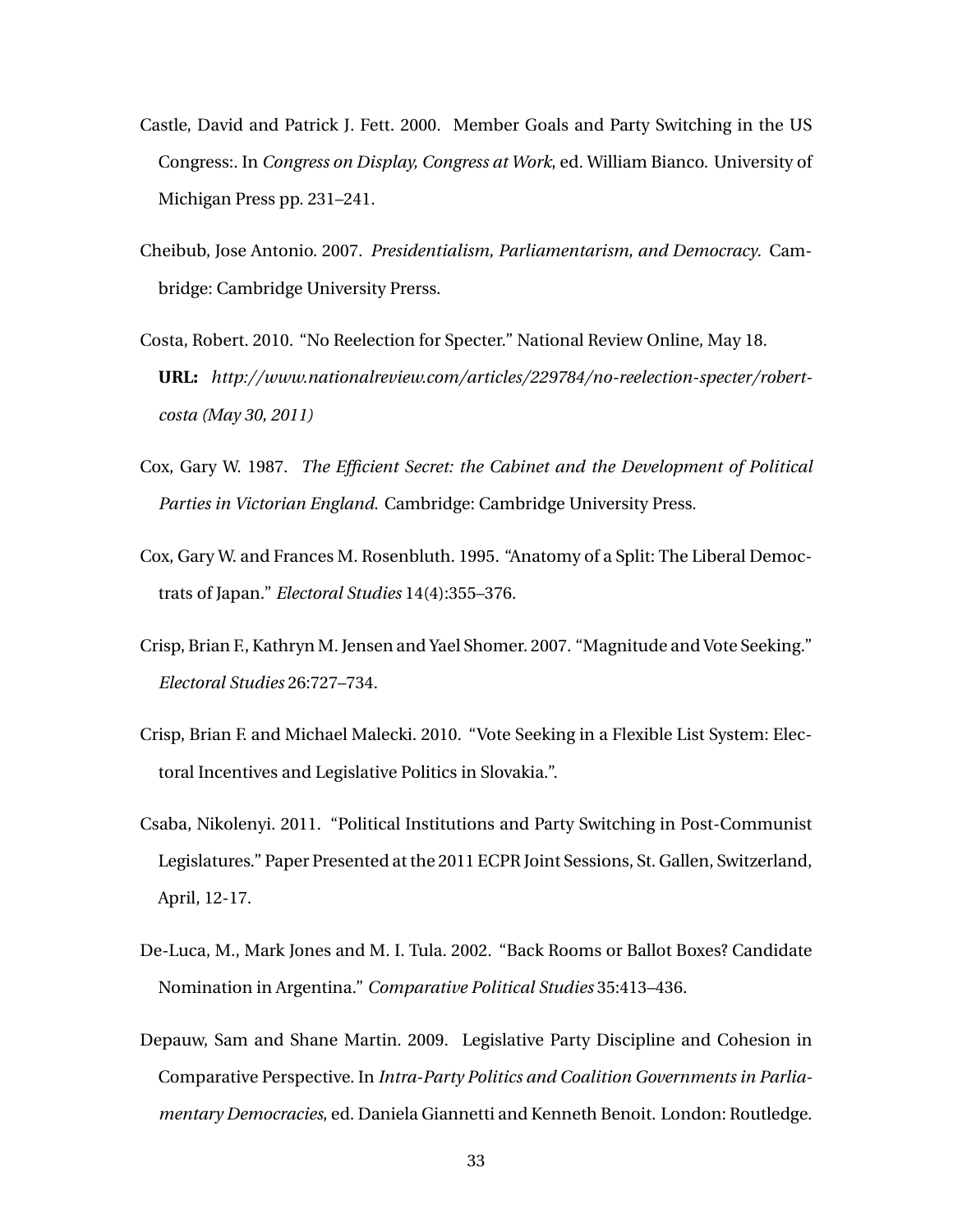- Desposato, Scott W. 2005. "Correcting for Small Group Inflation of Roll-Call Cohesion Scores." *British Journal of Political Science* 35(4):731–744.
- Desposato, Scott W. 2006*a*. "Parties for Rent? Ambition, Ideology and Party Switching in Brazil's Chamber of Deputies." *American Political Science Review* 50(1):62–80.
- Desposato, Scott W. 2006*b*. "Yeas, Nays, and Silences: A Mixture Model of Party Cohesion." Paper Presented at the Annual Meeting of the Midwest Political Science Association.
- Desposato, Scott W. 2009. Party Switching in Brazil: Causes, Effects and Representation. In *Political Parties and Legislative Party Switching*, ed. William B. Heller and Carol Mershon. Palgrave Macmillan pp. 109–144.
- Diermeier, Daniel and Timothy Fedderson. 1998. "Cohesion in Legislatures and the Vote of Confidence Procedure." *American Political Science Review* 92(3):611–621.

Epstein, Leon. 1967. *Political Parties in Western Democracies*. New York: Praeger.

Faas, Thorsten. 2003. "To Defect or Not to Defect? National, Institutional and Party Group Pressures on MEPs and their Consequences for Party Group Cohesion in the European Parliament." *European Journal of Political Research* 42:841–866.

Fenno, Richard. 1973. *Congressmen in Committees*. Boston: Little Brown.

- Gaines, Brian J. and Geoffrey Garrett. 1993. "The Calculus of Dissent: Party Discipline in the British Labour Government, 1974-1979." *Political Behavior* 15(2):113–135.
- Gallagher, Michael. 1980. "Candidate Selection in Ireland: the Impact of Localism and the Electoral System." *British Journal of Political Science* 10(4):489–503.
- Gallagher, Michael and Michael Marsh. 1988. *Candidate Selection in Comparative Perspective- the Secrete Garden of Politics*. California: Sage.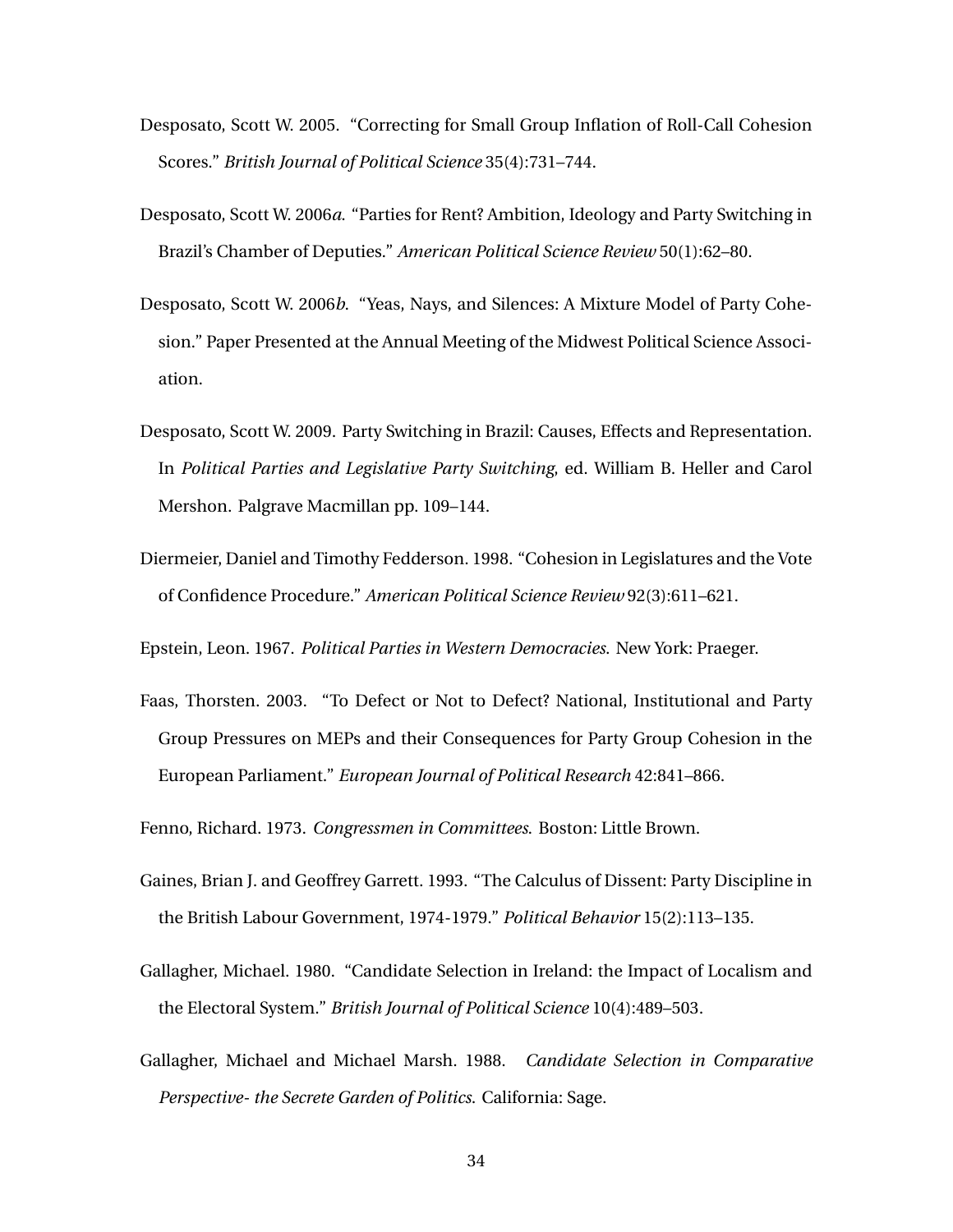- Giannetti, Daniela and Kenneth Benoit. 2009. Intra-Party Politics and Coalition Government in Parliamentary Democracies. In *Intra-Party Politics and Coalition Governments*, ed. Daniela Giannetti and Kenneth Benoit. London: Routledge.
- Giannetti, Daniela and Michael Laver. 2001. "Party System Dynamics and the Making and Breaking of Italian Governments." *Electoral Studies* 20:529–553.
- Hazan, Reuven. 2002. Candidate Selection. In *Comparing Democracies 2: New Challanges in the Study of Elections and Voting*. London: Sage.
- Hazan, Reuven Y. 1999. "Constituency Interests without Constituencies: the Geographical Impact of Candidate Selection on Party Organization and Legislative Behavior in the 14th Israeli Knesset, 1996-99." *Political Geography* 18:791–811.
- Hazan, Reuven Y. 2000. Yes, Institutions Matter: The Impact of Institutional Reform on Parliamentary Members and Leaders in Israel. In *The Uneasy Relationships between Parliamentary Members and Leaders*, ed. Reuven Y. Lawrence, Longley D. Hazan. London: Frank Cass pp. 303–326.
- Hazan, Reuven Y. 2006. Does Cohesion Equal Discipline? Towords a Conceptual Delineation. In *Cohesion and Discipline in Legislatures*, ed. Reuven Y. Hazan. London: Routledge.
- Hazan, Reuven Y. and Gideon Rahat. 2000. "Representation, Electoral Reform and Democracy- Theoretical and Empirical Lessons from the 1996 Elections in Israel." *Comparative Political Studies* 33(10):1310–1336.
- Heller, William B. and Carol Mershon. 2009. Introduction: Legisaltive Party Switching, Parties and Party Systems. In *Political Parties and Legislative Patry Switching*, ed. William B. Heller and Carol Mershon. Palgrave Macmillan pp. 3–28.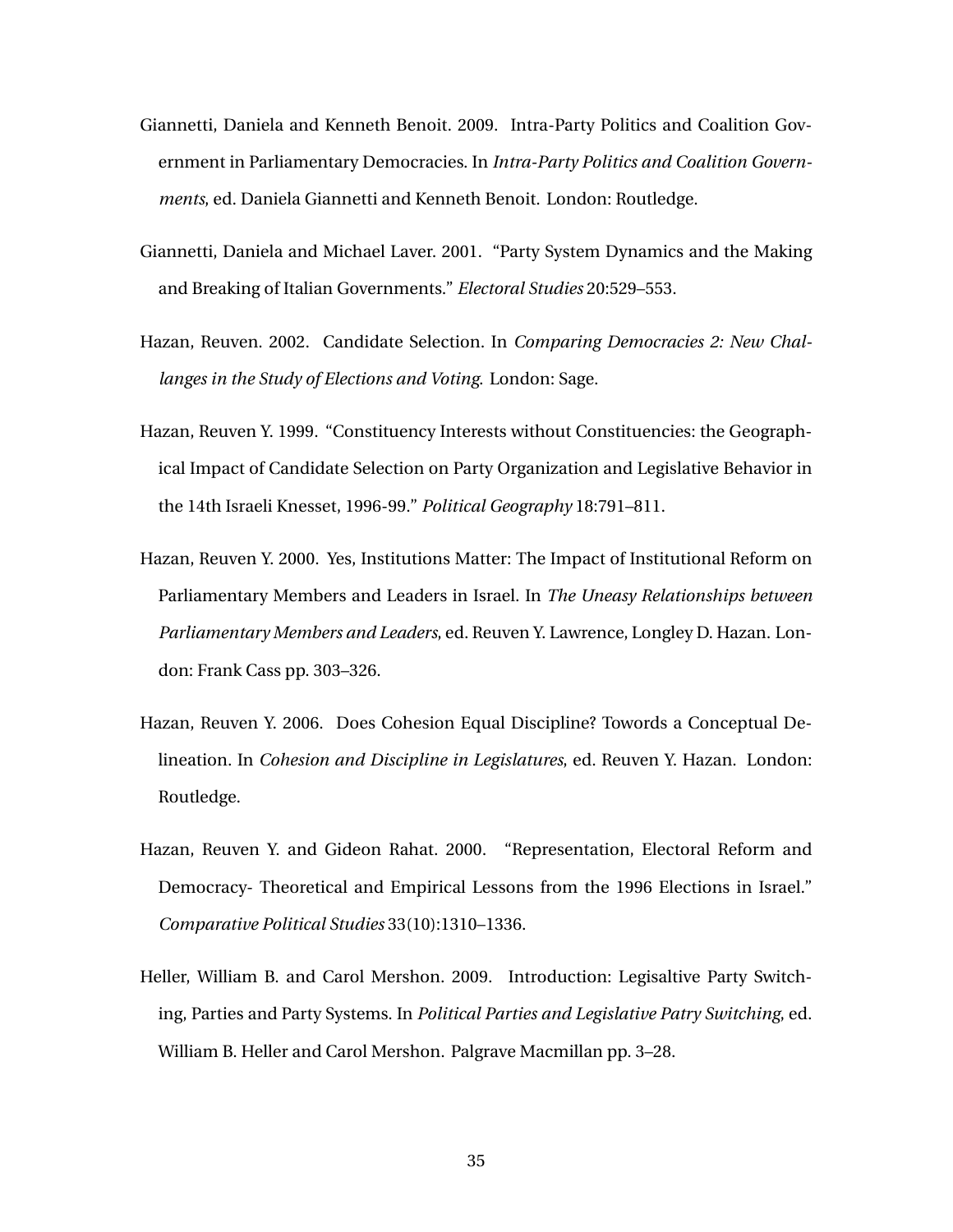- Herron, Erik. 2002. "Causes and Consequences of Fluid Faction Membership in Ukraine." *Europe-Asia Studies* 54(4):625–639.
- Hix, Simon. 2004. "Electoral Institutions and Legislative Behavior: Explaining Voting Defection in the European Parliament." *World Politics* 56:194–223.
- Hix, Simon, Abdul Noury and Gerard Roland. 2005. "Power to the Parties: Cohesion and Competition in the European Parliament, 1979-2001." *British Journal of Political Science* 35.
- Huber, John. 1996. "The Vote of Confidence in Parliamentary Democracies." *American Political Science Review* 90(2):269–282.
- Hug, Simon and Reto Wüest. 2011. "Ideological Positions of Party Switching." Paper Presented at the 2011 ECPR Joint Sessions, St. Gallen, Switzerland, April 12-17.
- Janda, Kenneth. 2009. "Laws Against Party Switching, Defecting, or Floor Crossing in National Parliaments." The Legal Regulation of Political Parties, Working Paper 2.
- Jensen, Torben K. 2000. Party Cohesion. In *Beyond Westminster and Congress: The Nordic Experience*, ed. Knut Esaiasson, Peter Andeidar. Columbus: Ohio State.
- Johnson, Joel W. and Jessica Wallack. 2007.

**URL:** *http://dss.ucsd.edu/ jwjohnso/espv.html*

- Kam, Christopher. 2009. *Party Discipline and Parliamentary Government*. Cambridge: Cambridge University Press.
- Karvonen, Lauri. 2004. "Preferential Voting: Incidences and Effects." *International Political Science Review* 25(2):203–226.
- Kato, Junko. 1998. "When the Party Break Up: Exit and Voicer among Japanese Legislators." *American Political Science Review* 92(2):857–870.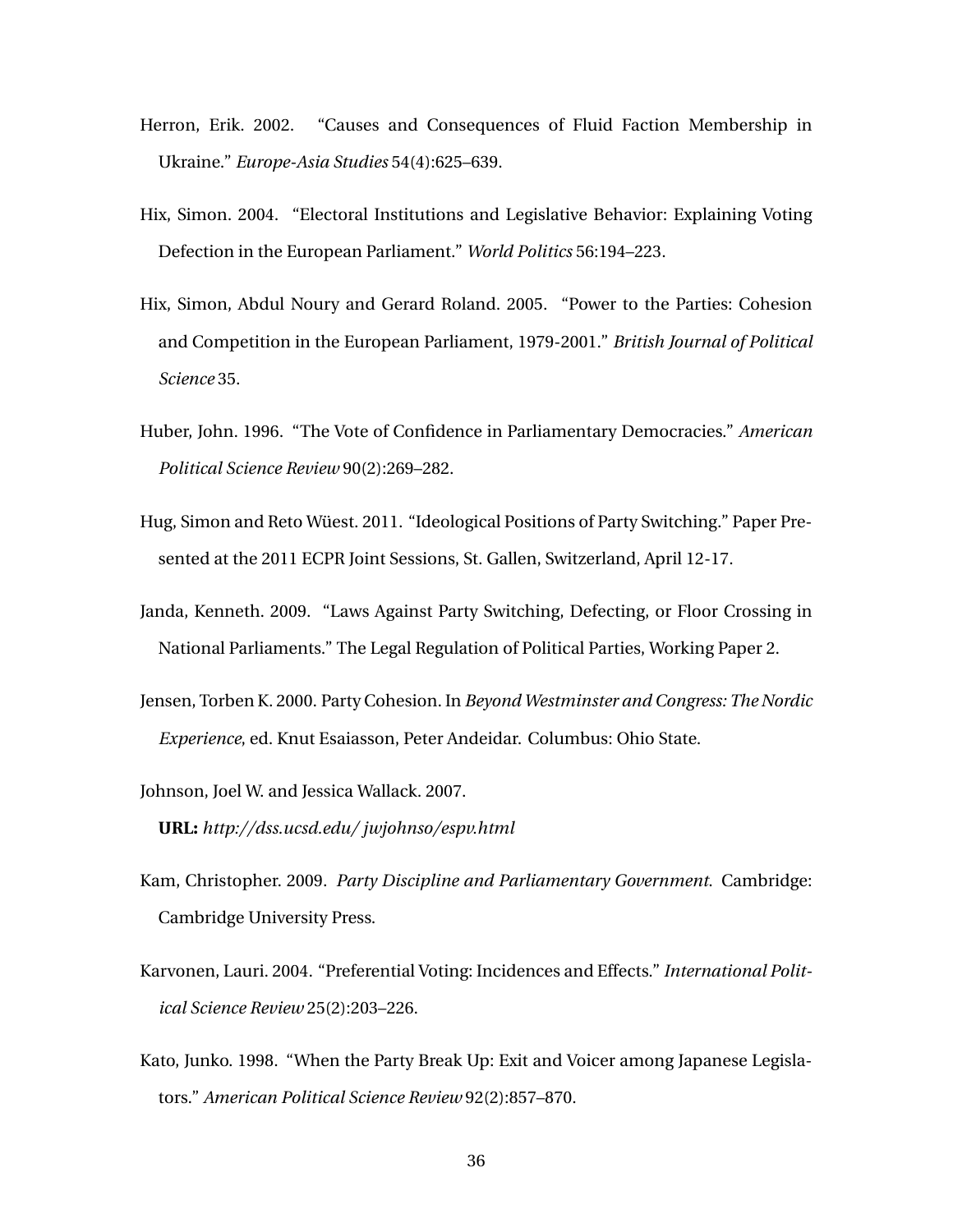- Kato, Junko and Yamamoto Kantaro. 2009. Competition for Power: Party Switching and Party System Change in Japan. In *Political Parties and Legislative Party Switching*, ed. William B. Heller and Carol Mershon. Palgrave Macmillan pp. 233–263.
- Keefer, Philip. 2006. "Database of Political Institutions: Changes and Variable Definitions." The World Bank.
- Krehbiel, Keith. 1993. "Where's the Party?" *British Journal of Political Science* 23:235– 266.
- Kreuzer, M and V. Pettai. 2003. "Patterns of Political Instability: Affiliation Patterns of Politicians and Voters in Post-Communist Estonia, Latvia, and Lithuania." *Studies in Comparative International Development (SCID)* 38(2):76–98.
- Landi, Massimiliano and Riccardo Pelizzo. 2006. "A Spatial Analysis of the XIII Italian Legislature." Prepared for Presentation at the Midwest Political Science Association Conference in Chicago, April 2006.
- Laver, Michael and Kenneth Benoit. 2003. "The Evolution of Party Systems between Elections." *American Journal of Political Science* 47(2):215–233.
- Leston-Bandeia, Cristina. 2009. "Dissent in a Party Based Parliament." *Party Politics* 15:695–713.
- Lijphart, Arend. 1984. *Democracies: Patterns of Majoritarian and Consensus Government in Twenty One Countries*. New Haven: Yale University Press.
- Lis, Jonathan. 2011. "Ehud Barak Quits Labour." Haaretz, April 27. **URL:** *http://www.haaretz.co.il/hasite/spages/1210069.html (may 5, 2011)*
- Mainwaring, S. and Matthew S. Shugart. 1997. Introduction. In *Presidentialism and Democracy in Latin America*, ed. S. Mainwaring and M.S Shugart. Cambridge: Cambridge University Press.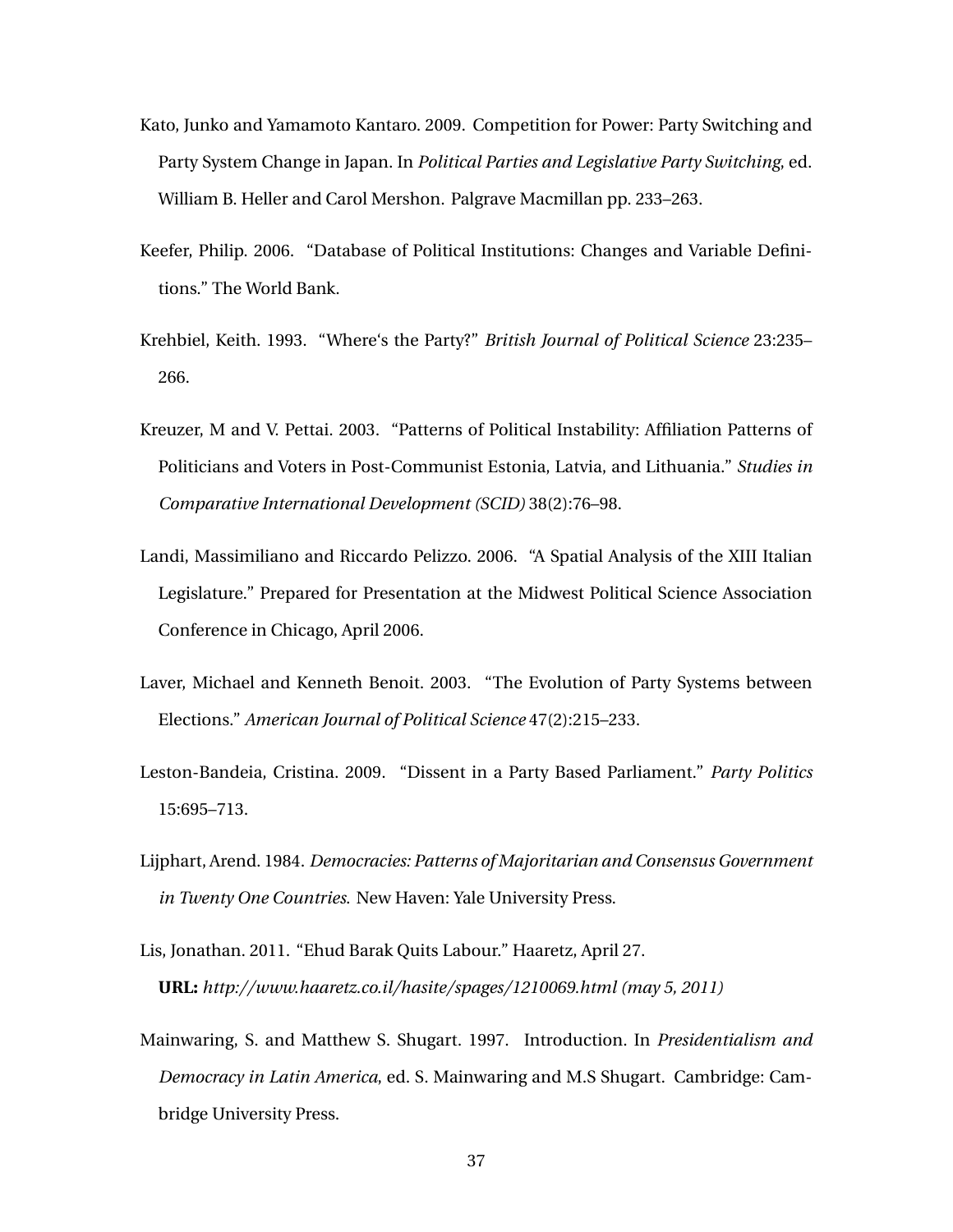- Mainwaring, Scott. 1998. "Party Systems in the Third Wave." *Journal of Democracy* 9(3):67–81.
- Mainwaring, Scott. 1999. *Rethinking Party Systems in the Third Wave of Democratization. The Case of Brazil*. Stanford: Stanford University Press.
- Mainwaring, Scott. and Pérez A. Linán. 1997. "Party Discipline in the Brazilian Constitutional Congress." *Legislative Studies Quarterly* 22(4):453–483.
- Mainwaring, Scott and Timothy Scully, eds. 1995. *Building Democratic Institutions: Party Systems in Latin America.* Stanford: Stanford University Press.
- Mair, Peter. 1990. Introduction. In *The West European Party System*, ed. Peter Mair. Oxford: Oxford University Press.
- McElroy, Gail. 2003. "Party Switching in the European Parliament: Why Bother?" Paper Presented at the 2003 Meeting of the European Consortium for Political Research, Marburg, Germany, September 18-21.
- McElroy, Gail and Kenneth Benoit. 2009. Party Group Switching in the European Parliament. In *Political Parties and Legislative Party Switching*, ed. William B. Heller and Carol Mershon. Palgrave Macmillan pp. 147–172.
- Mershon, Carol. 2008. "Legislative Party Switching and Executive Coalitions." *Japanese Journal of Political Science* 9(3):391–414.
- Mershon, Carol and Olga Shvetsova. 2008. "Parliamentary Cycles and Party Switching in Legislatures." *Comparative Political Studies* 41(1):99–127.
- Nokken, Thimothey P. 2009. Party Switching and the Procedural Party Agenda in the US House of Representatives. In *Political Parties and Legislative Party Switching*, ed. William B. Heller and Ca Mershon. Palgrave Macmillan.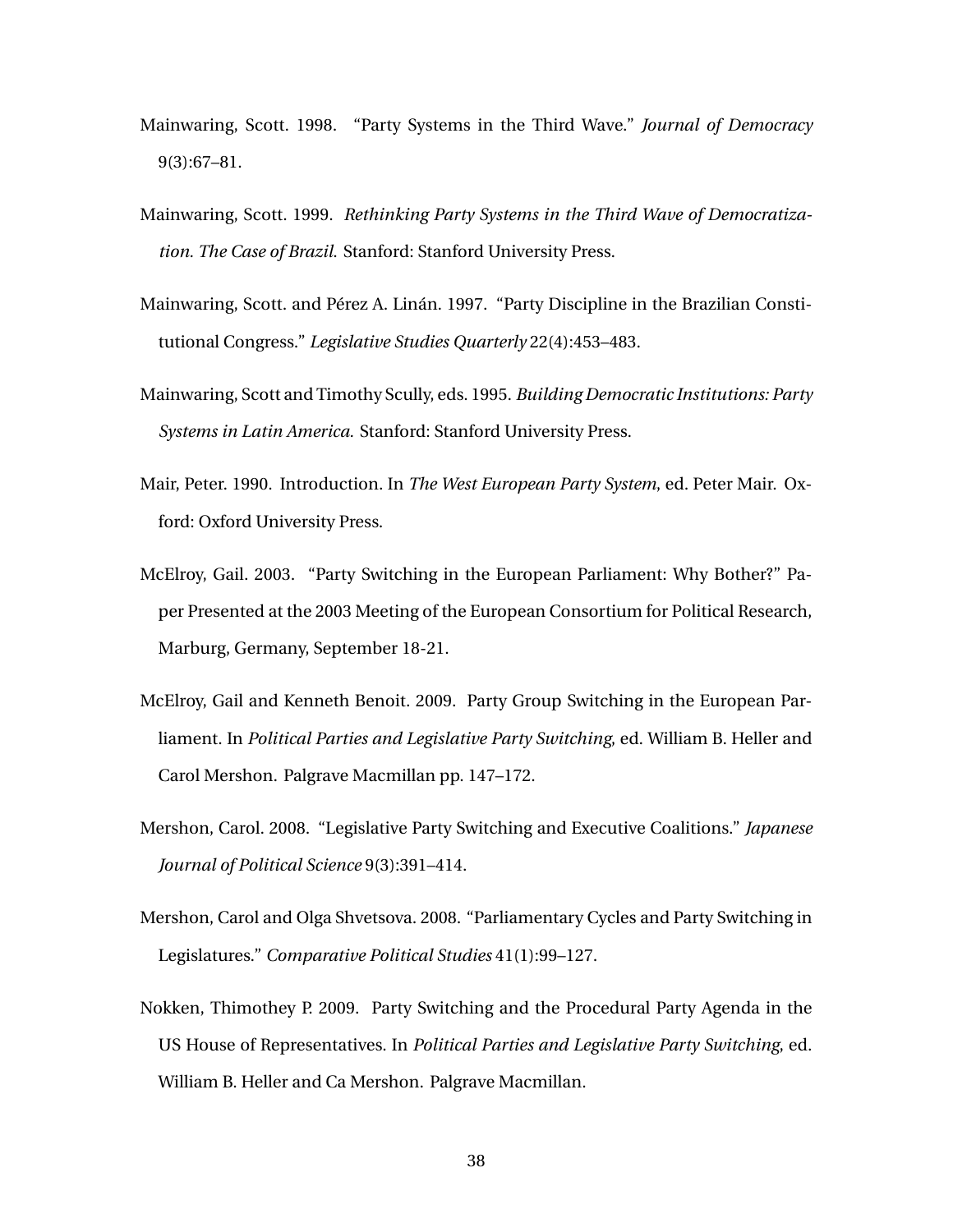- Obler, Jeffrey. 1973. "The Role of National Party Leaders in the Selection of Parliamentary Candidates: The Belgian Case." *Comparative Politics* 5(2):157–184.
- Owens, John E. 2003. "Explaining Party Cohesion and Discipline in Democratic Legislatures: Purposiveness and Contexts." *Journal of Legislative Studies* 9:12–40.
- Ozbudum, Ergun. 1970. *Party Cohesion in Western Democracies: A Causal Analysis*. United-States: Sage Publications.
- Pennings, Paul and Reuven Y. Hazan. 2001. "Democratizing Candidate Selection- Causes and Consequences." *Party Politics* 7:267–275.
- Persson, Torsten and Guido Tabellini. 2003. *The Economic Effects of Constitutions*. Boston: MIT Press.
- Rahat, Gideon. 2007. "Determinants of Party Cohesion: Evidence from the Case of the Israeli Parliament." *Parliamentary Affairs* 60(2):279–296.
- Rahat, Gideon and Reuven Y. Hazan. 2001. "Candidate Selection Methods: An Analytical Framework." *Party Politics* 7:297–322.
- Reed, Steven and Ethan Scheiner. 2003. "Electoral Incentives and Policy Preferences: Mixed Motives Behaind Party Defections in Japan." *British Journal of Political Science* 33:469–490.
- Rohde, David. 1979. "Risk-Bearing and Progressive Ambition: The Case of Members of the United States House of Representatives." *American Journal of Political Science* 23:1–26.
- Schofield, No. 2009. Switching Equalibria. In *Political Parties and Legislative Party Switching*, ed. William B. Heller and Carol Mershon. Palgrave Ma pp. 55–79.
- Seddon, Jessica, Alejandro Gaviria, Ugo Panizza and Ernesto Stein. 2002. "Political Particularism around the World." Inter-American Development Bank Working Paper 463.